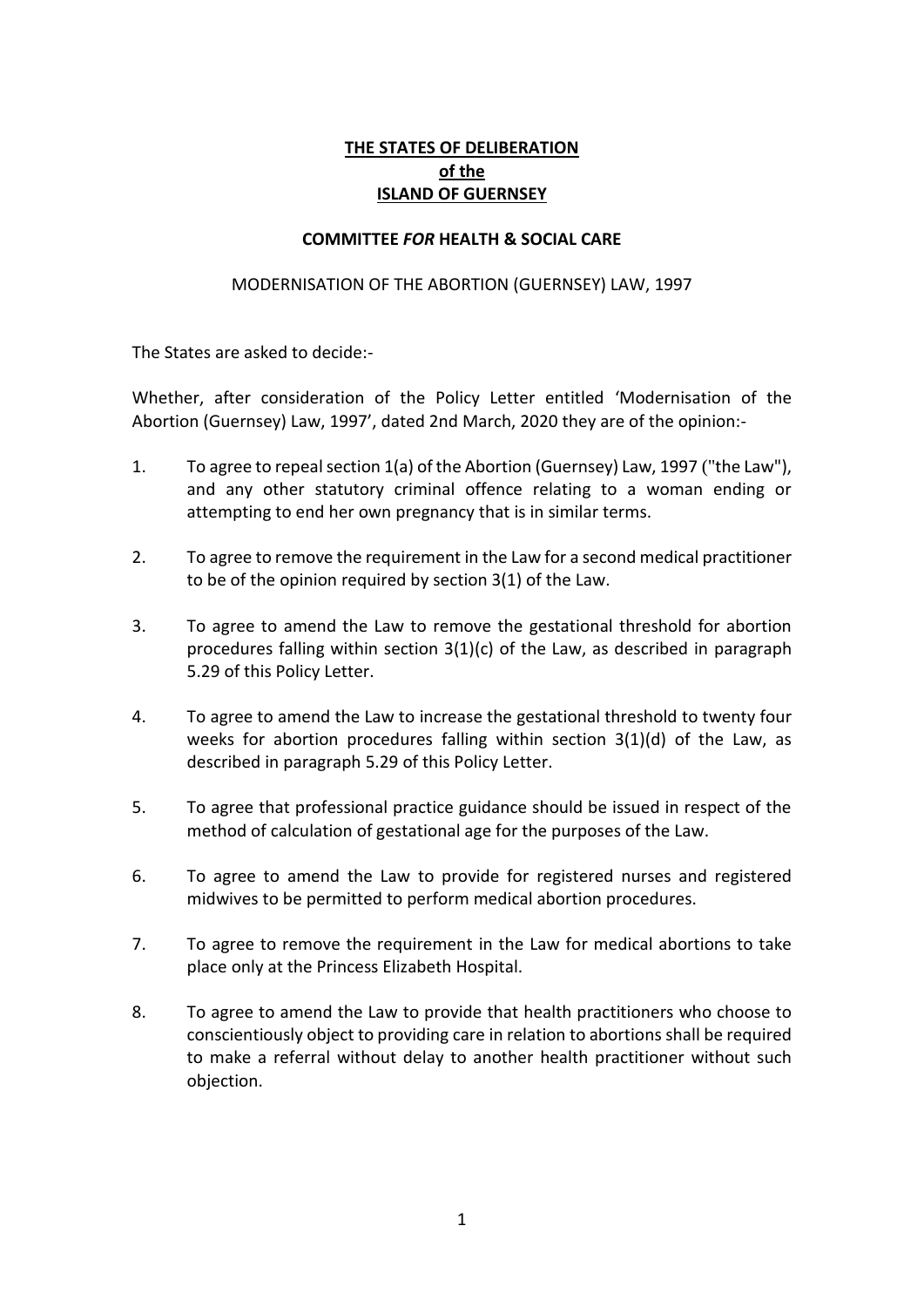- 9. To agree to amend the Law to make clear that health practitioners may not refuse to participate in care required to save the life or prevent serious injury to the physical or mental health of a woman.
- 10. To agree to create a power in the Law for the Committee *for* Health & Social Care to make regulations making further provision in relation to the circumstances in which the right of health practitioners to conscientiously object to the provision of care in relation to abortions may be exercised.
- 11. To agree to amend the requirement in the Law to notify the Medical Officer of Health of abortions to a requirement to so notify the Director of Public Health.
- 12. To direct the preparation of such legislation as may be necessary to give effect to the above decisions, including any necessary consequential, incidental or supplementary provision.

The above Propositions have been submitted to Her Majesty's Procureur for advice on any legal or constitutional implications in accordance with Rule 4(1) of the Rules of Procedure of the States of Deliberation and their Committees.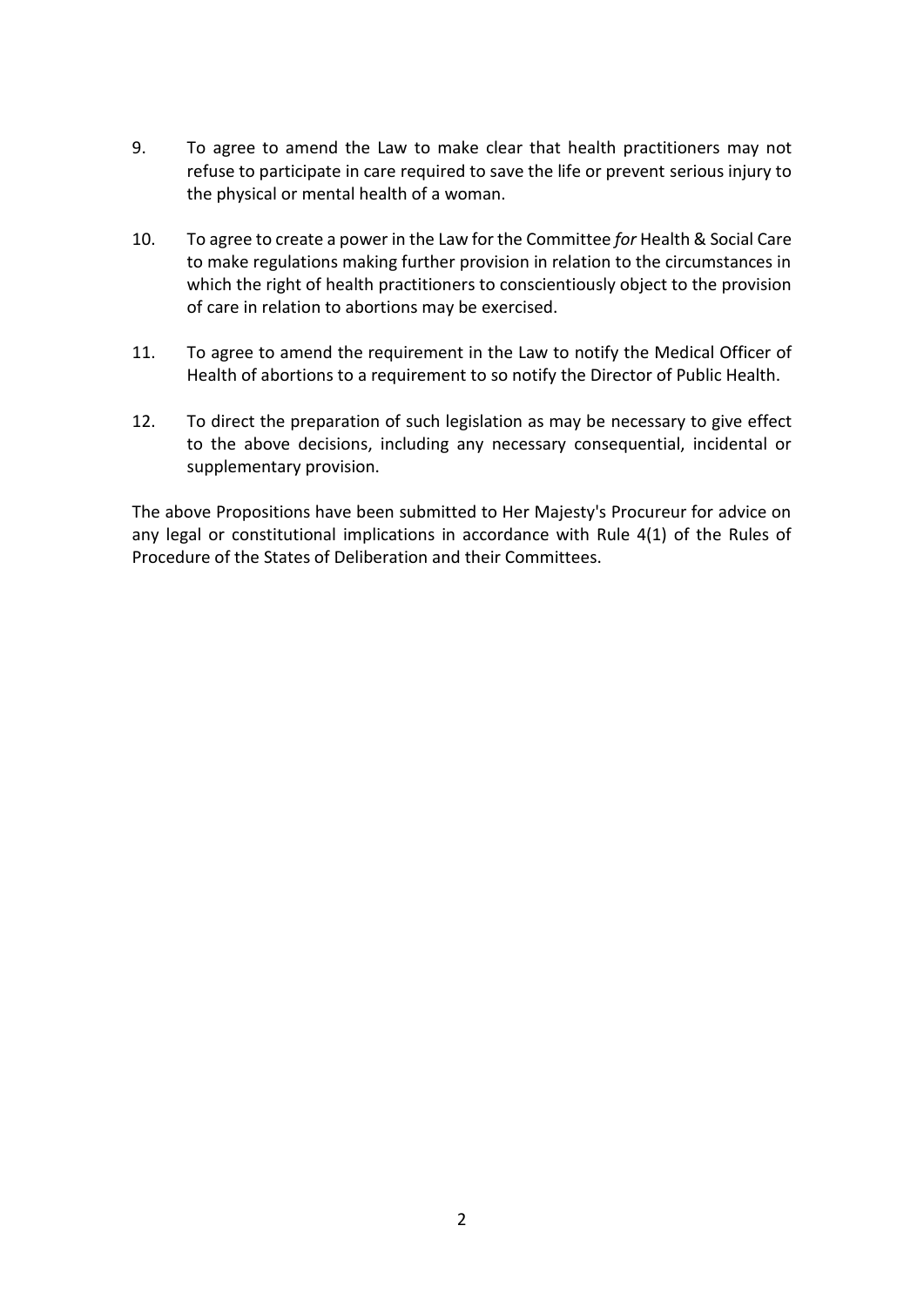# **THE STATES OF DELIBERATION of the ISLAND OF GUERNSEY**

#### **COMMITTEE** *FOR* **HEALTH & SOCIAL CARE**

MODERNISATION OF THE ABORTION (GUERNSEY) LAW, 1997

The Presiding Officer States of Guernsey Royal Court House St Peter Port

2<sup>nd</sup> March, 2020

Dear Sir

**.** 

#### **1 Executive Summary**

- 1.1 The Committee *for* Health & Social Care's ambition to provide good quality health and care services to all islanders is set out in the 'Partnership of Purpose' Policy Letter ([Billet d'État XXIV](https://www.gov.gg/article/162531/States-Meeting-on-13-December-2017-Billets-XXIV--XXV) of 2017<sup>1</sup>), which was approved by the States of Deliberation in December 2017. This Policy Letter acknowledged, among other things, the importance of effective regulation to maintain the safety of services and of delivering fair access to care which values, respects and centres on the needs and wishes of the service user.
- 1.2 It is with these principles in mind that the Committee has taken seriously the concerns raised by some local practitioners regarding the impact of the Abortion (Guernsey) Law, 1997 (the 'Law') on their clinical practice. A subsequent review of the Law and a comparison of abortion legislation in comparable jurisdictions has highlighted various problems ranging from:
	- i) abortion provision being more restrictive than other medical procedures and compared with other jurisdictions;
	- ii) a lack of legal clarity in some areas; and
	- iii) the criminalisation of women who procure, or attempt to procure, an abortion of their own pregnancy outside of the legal framework.
- 1.3 In addition, a number of minor modifications are required to reflect modern practice and to 'future proof' the Law.

<sup>1</sup> Committee *for* Health & Social Care - 'A Partnership of Purpose: Transforming Bailiwick Health and Care'- [Billet d'État XXIV of 2017](https://www.gov.gg/CHttpHandler.ashx?id=110820&p=0)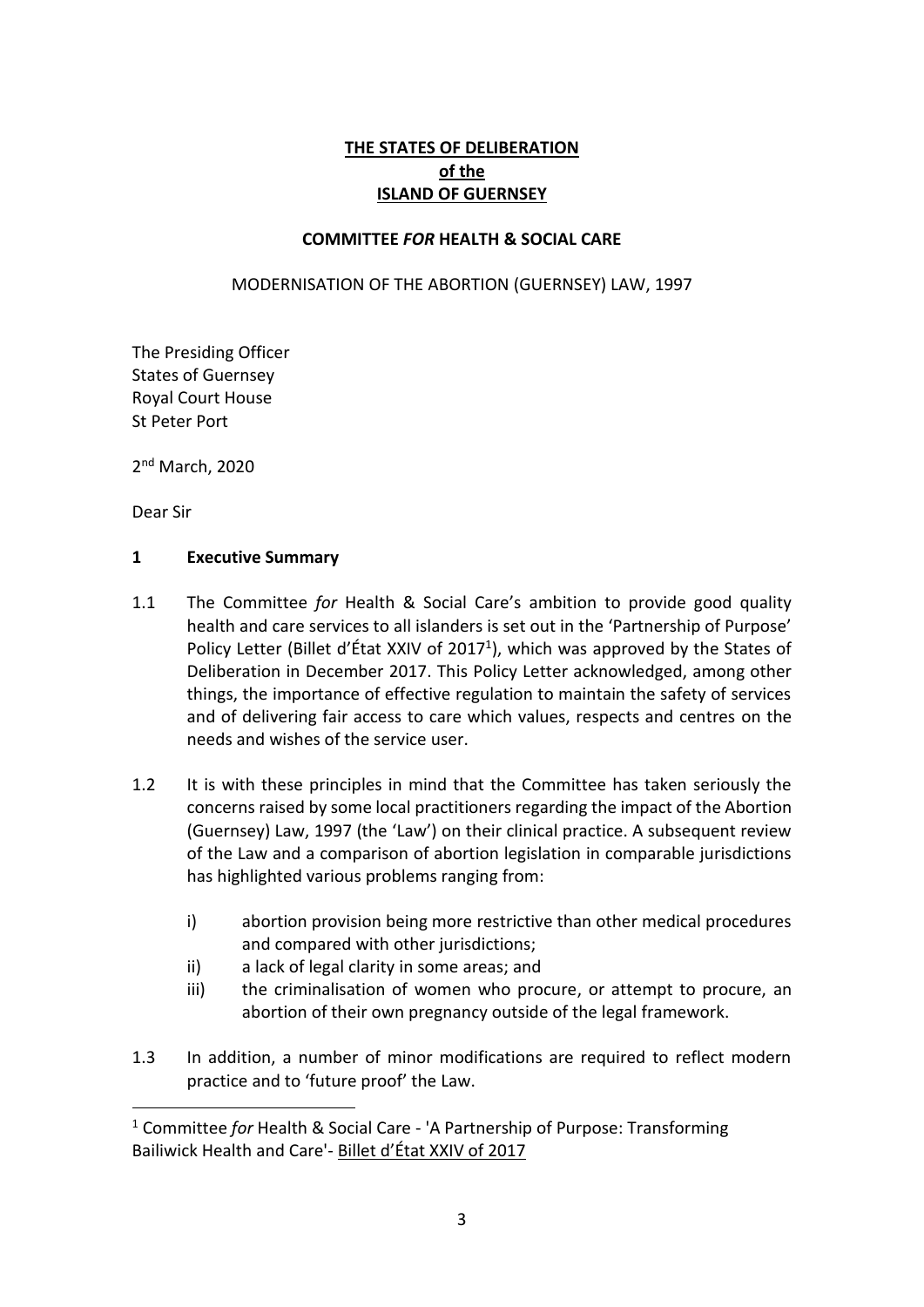- 1.4 Abortion is a regulated health procedure, with the circumstances in which it can occur prescribed in the Law. However, many of the legal conditions that must be met in order for a procedure to take place are now considered to be outdated and disparate with other areas of care within the health service.
- 1.5 The Committee has had robust but respectful debates on each of the areas for change set out in this Policy Letter and has taken into consideration the views of local health professionals and members of the public. Having further considered the available evidence and general feedback received, the Committee recommends that a number of amendments are made to the existing Law to address the issues that have been identified. Further information is provided in Section 5 of this Policy Letter.
- 1.6 It is recommended that the Law should be updated to remove the legal requirement for a woman to consult with two medical practitioners prior to being able to access the health care service that she needs. It is considered that the requirement to consult with a second medical practitioner before being referred to the Medical Specialist Group is an unnecessary step that may prevent a woman receiving the care she requires and may not be affordable for all.
- 1.7 It is also recommended that, based on the advice and evidence from the medical profession, the current gestational thresholds set out in section 3(1)(c) and (d) in which abortion procedures can take place are increased. Section 3(1)(c) refers to abortion procedures that can be undertaken when there is a diagnosis of fetal anomaly, whereas procedures that are certified under section 3(1)(d) are those that are performed to protect the health of the woman or her existing children.
- 1.8 The Law is currently insufficiently clear in some areas about actions that are permitted and those which are not, which, in some circumstances, creates significant uncertainty for clinicians and pregnant women. Therefore, it is recommended that the updated Law should provide suitable clarity to guide operational practice.
- 1.9 The Committee also recommends that any criminal offence relating to a woman who procures an abortion outside of the remit of the Law is removed from the legislation. For the avoidance of doubt, providing unregulated abortion services would remain illegal, but the women who use those services would not themselves be subject to criminal penalties. Nor would women who attempt to induce their own abortion be punished for it.
- 1.10 In order to reflect modern practice that enables early abortions to take place at home, it is proposed that the legal requirement for abortionsto occur only at the Princess Elizabeth Hospital, should be removed from the Law and other health professionals who actively take part in abortion care should be recognised formally in the legislation. This reflects the fact that some medical (that is, non-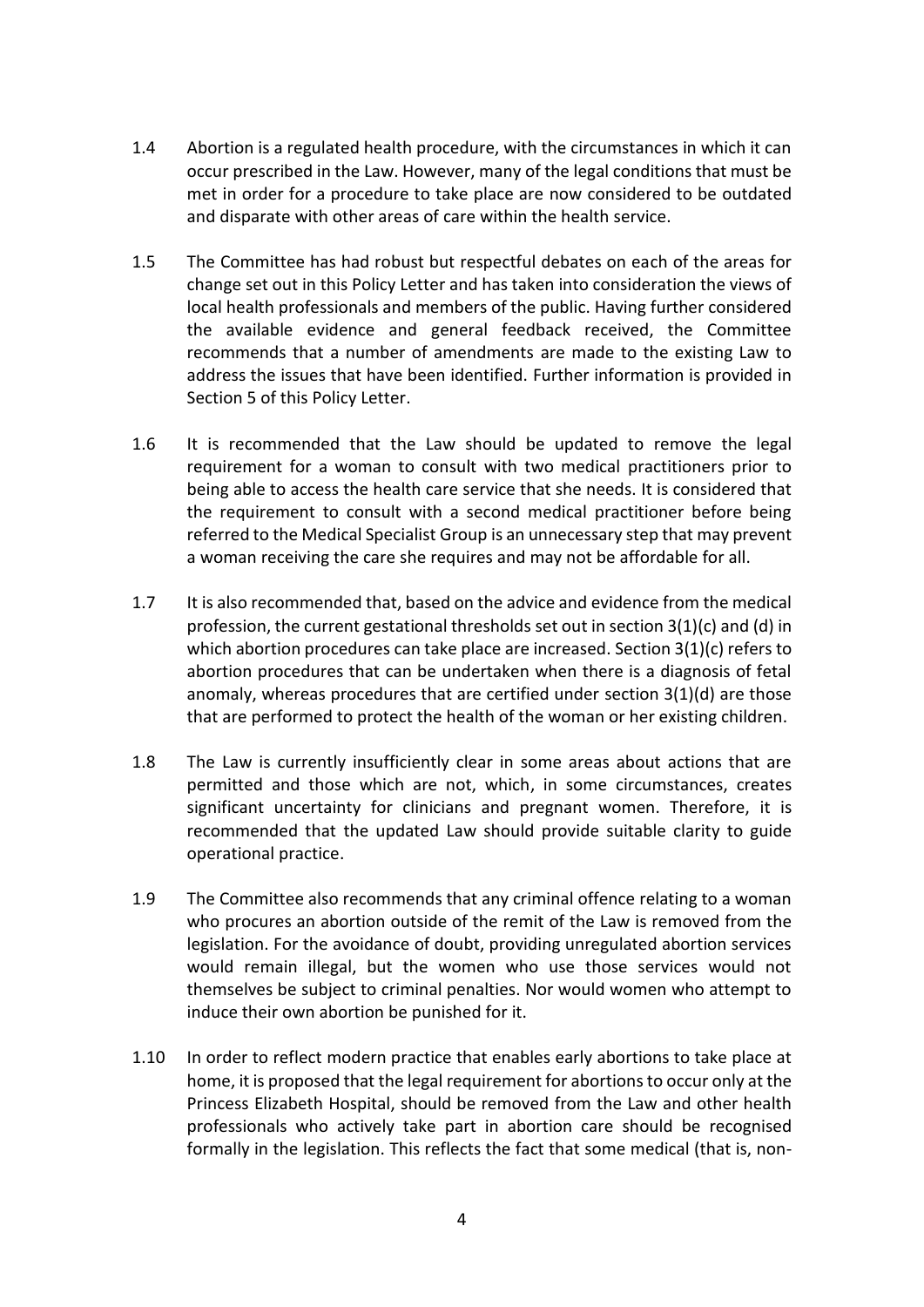surgical) abortion procedures can be initiated by medication, administered by a qualified clinician, and then completed safely in the privacy of a woman's own home.

- 1.11 Conscientious objection refers to the right of health professionals to choose to opt out of providing abortion care because of personal beliefs. There is currently only one situation, where a pregnant woman's life is at risk, where no professional can refuse to provide care. The Committee wishes to make it clear, as it is in other jurisdictions, that the right to conscientious objection shall not extend to supportive care, which is needed to prevent serious injury to a woman's health, and which is not part of the abortion procedure itself. Where the right to conscientious objection does apply, the Committee considers that the Law must also include a duty to refer on to an equivalent practitioner without such an objection. The Committee recommends the creation of a suitable regulation-making power in the Law to enable further provision to be made in respect of conscientious objection, to ensure that there is clarity in this area.
- 1.12 In anticipation that the statutory office of Medical Officer of Health is to be discontinued in the future, as previously agreed by the States<sup>2</sup>, the Committee recommends that routine notification of abortion is instead made to the Director of Public Health and that this be captured in the amended Law.
- 1.13 The Committee has consulted on the issues raised during the review of the Law with a wide range of qualified health professionals locally, who overwhelmingly support the recommendations set out in this Policy Letter.
- 1.14 The Committee has also engaged with members of the public, via small group consultation. Those who participated were generally surprised at the differences between the laws in Guernsey and England and the tiered system that they create in terms of access to care. It was felt that implementing the recommendations to modernise the Law is both important and worthwhile.
- 1.15 The existing abortion law applies only to Guernsey. It would be the Committee's intention, upon agreement to the recommended legislative changes set out in this Policy Letter, to consult with the States of Alderney and Chief Pleas in Sark as to whether the Law should have force in those jurisdictions.

## **2 Strategic context**

**.** 

2.1 The 'Partnership of Purpose' Policy Letter [\(Billet d'État XXIV](https://www.gov.gg/article/162531/States-Meeting-on-13-December-2017-Billets-XXIV--XXV) of 2017) acknowledges, among other things, the importance of effective regulation to maintain the safety of services and of delivering fair access to care which values,

<sup>2</sup> Committee *for* Health & Social Care – 'A Partnership of Purpose: Transforming Health and Care' - [Billet d'État XXIV of 2017](https://gov.gg/article/162629/A-Partnership-of-Purpose-Transforming-Health-and-Care)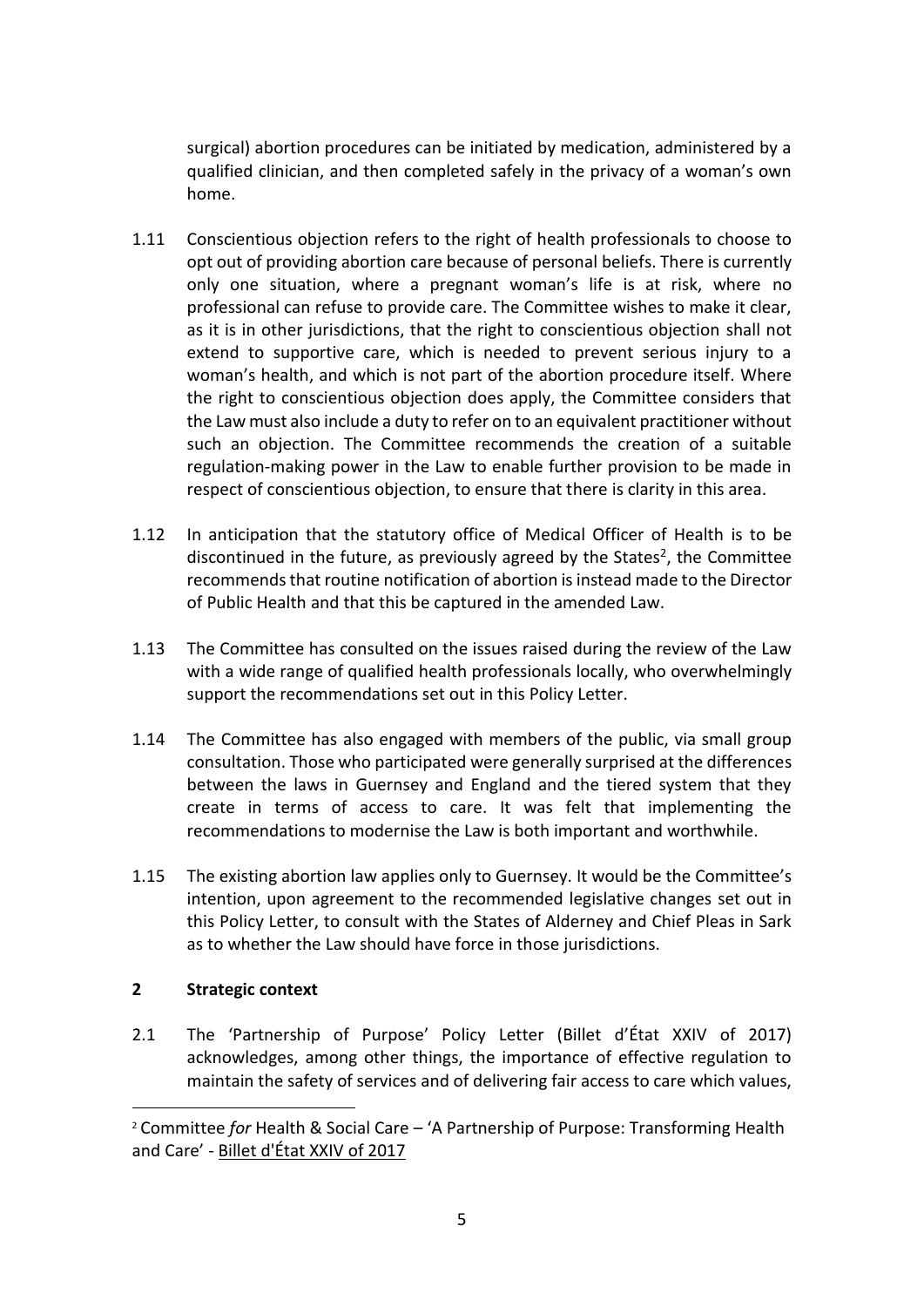respects and centres the needs and wishes of the service user.

- 2.2 The review of the Law, which was highlighted in the Committee's 'Health & Wellbeing' Policy Priority Area update to the States in June 2019<sup>3</sup>, considers the legislation in this context and aims to ensure that women who require access to abortion services are able to do so without undue restrictions.
- 2.3 The Partnership of Purpose sets out an ambitious programme to transform health and care services in the Bailiwick, based on the following aims:
	- o **Prevention**: supporting islanders to live healthier lives;
	- o **User-centred care**: joined-up services, where people are valued, listened to, informed, respected and involved throughout their health and care journey;
	- o **Fair access to care**: ensuring that low income is not a barrier to health, through proportionate funding processes based on identified needs;
	- o **Proportionate governance**: ensuring clear boundaries exist between commissioning, provision and regulation;
	- o **Direct access to services**: enabling people to self-refer to services where appropriate;
	- o **Effective community care**: improving out-of-hospital services through the development of Community Hubs for health and wellbeing, supported by a Health and Care campus at the PEH site delivering integrated secondary care and a Satellite Campus in Alderney;
	- o **Focus on quality**: measuring and monitoring the impact of interventions on health outcomes, patient safety and patient experience;
	- o **A universal offering**: giving islanders clarity about the range of services they can expect to receive, and the criteria for accessing them;
	- o **Partnership approach**: recognising the value of public, private and third sector organisations, and ensuring people can access the right provider; and
	- o **Empowered providers and integrated teams**: supporting staff to work collaboratively across organisational boundaries, with a focus on outcomes.
- 2.4 With reference to the above, the proposals set out in this Policy Letter aim to ensure fair access to care which meets the needs of the service user. Some of the provisions of the existing Law are considered to be in conflict with the above, as set out in this Policy Letter.

# **3 Reproductive health in Guernsey**

**.** 

3.1 The World Health Organization (WHO) states '*reproductive health addresses the* 

<sup>3</sup> 'Policy & Resource Plan - 2018 Review and 2019 Update' – Billet d'État IX of 2019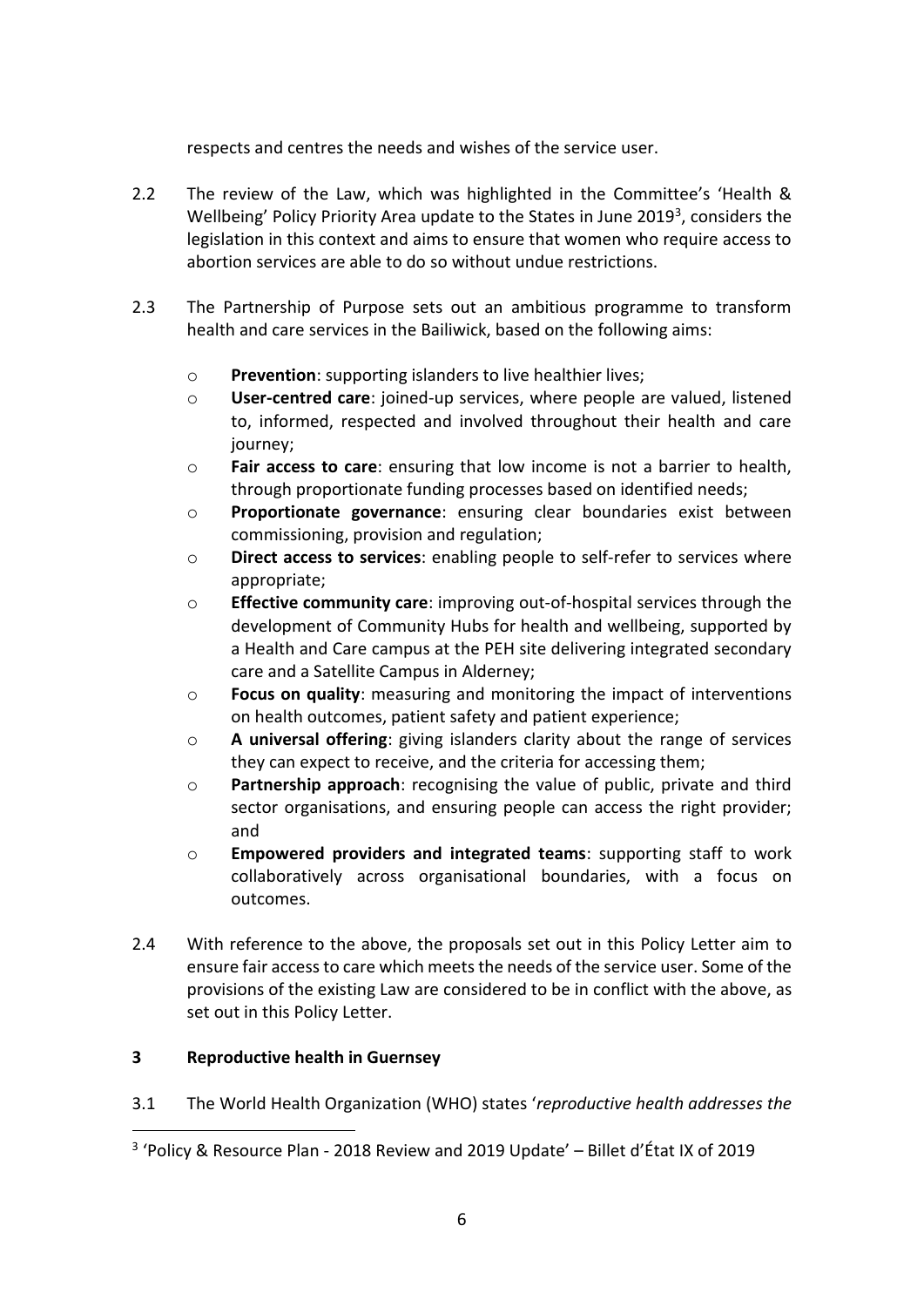*reproductive processes, functions and systems at all stages of life. Reproductive health, therefore, implies that people are able to have a responsible, satisfying and safe sex life and the capability to reproduce and the freedom to decide if, when and how often to do so*.'<sup>4</sup>

- 3.2 Reproductive services in the Bailiwick help to achieve this for many through local services that are available through collaborative working delivered by Public Health Services, Primary and Secondary Care, and third sector agencies. Abortions form an important part of reproductive health services alongside the provision of information and education, contraceptive services and screening for sexually transmitted infections or disease and their treatment. In their entirety, these services work towards enabling women to exercise body autonomy and choose freely whether and when they wish to have a family.
- 3.3 In its efforts to focus on prevention services, the Committee is especially proud to have worked with the Committee *for* Employment & Social Security to introduce free contraception for under-21s in Guernsey and Alderney in 2018. This bespoke service for young people is complemented by Sexual Health and Relationship Education (SHARE) delivered by Specialist Nurses in schools. There are a small number of conceptions in girls aged under 16 and under 18 years annually, approximately half of which currently end in an abortion procedure. Although the service will need to be in place for some time before any sustained changes can be observed, it is hoped that the introduction of free contraception will support young people to choose a method of contraception that is suitable for them and will help to reduce the likelihood of an unwanted pregnancy.
- 3.4 Despite the importance of contraceptive services, there remains a need for safe, accessible abortion services. Contraception does not provide 100% efficacy in preventing conception; male and female sterilisations may fail; a fetus can develop a condition that is not compatible with life, and women can be victims of reproductive coercion and domestic violence where the continuation of pregnancy would unite them indefinitely with their abuser.
- 3.5 The abortion rate in Guernsey and Alderney for the most recent reporting period (2017-2018) shows an average of 10.7 procedures per 1,000 women and girls aged 15 to 44 years.<sup>5</sup> The three-year rolling average rate has been largely stable since the 2008-2010<sup>6</sup> reporting period and is consistently lower than both

 $\overline{a}$ 

<sup>&</sup>lt;sup>4</sup> http://origin.who.int/topics/reproductive\_health/en/

<sup>5</sup> Public Health Intelligence Unit, States of Guernsey. Guernsey Abortion Statistics Summary 2017-18. Guernsey

<sup>&</sup>lt;sup>6</sup> Public Health Services, States of Guernsey. Health Profile for Guernsey and Alderney 2013–2015. Guernsey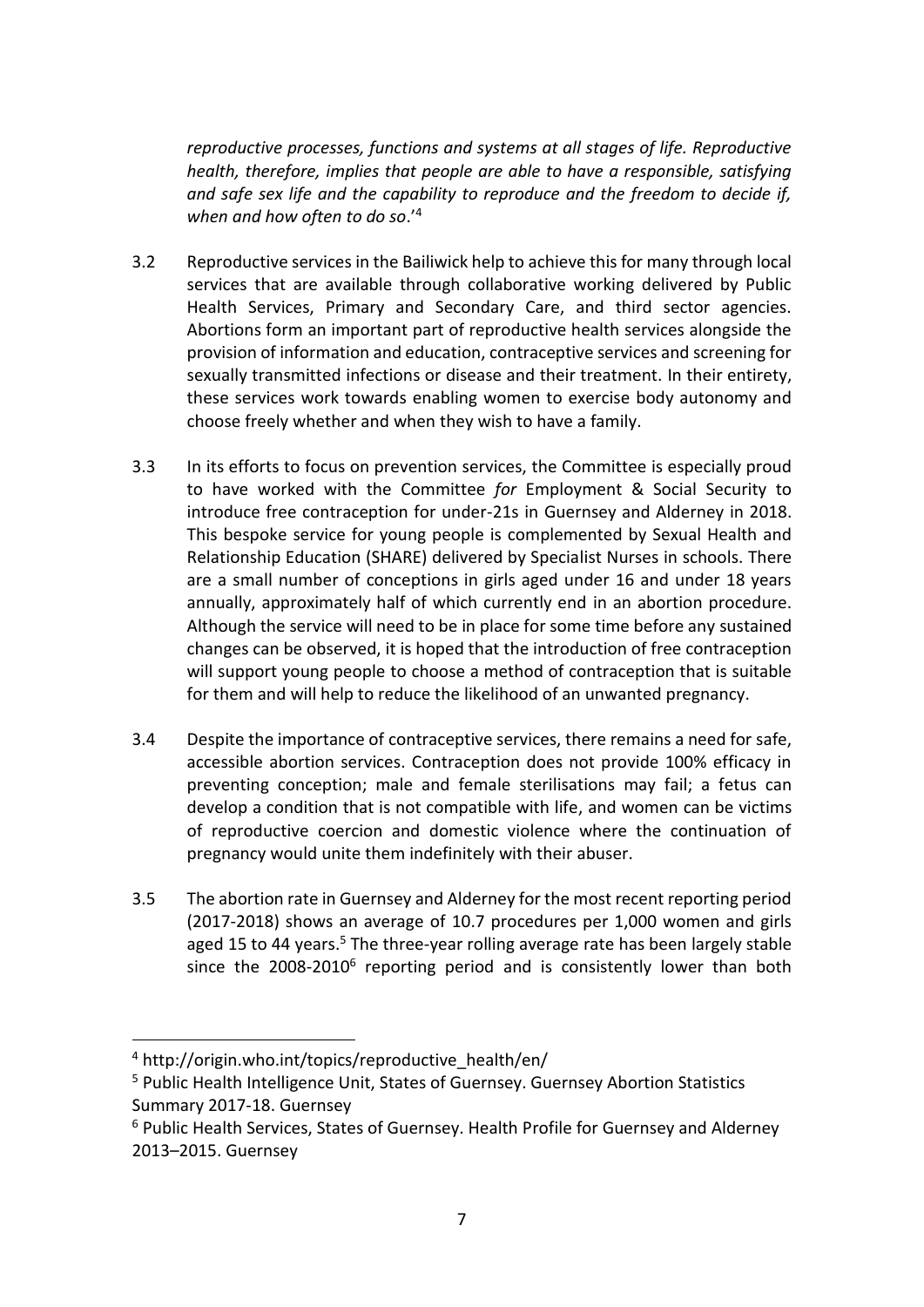England and Wales (17.4 per 1,000 women and girls ages 15-44 years in 2018).<sup>7</sup>

- 3.6 However, evidence shows that abortions occur as frequently in the most legallyrestricted countries as those with the least prohibitive measures. Legal restrictions therefore do not lower the number of abortion procedures performed, but rather increase the proportion of those that are performed unsafely<sup>8</sup>. It may be the case that due to the current restrictions on abortion provision in Guernsey, some women feel driven to access unsafe services such as buying abortifacients (abortion pills) online, although this cannot be quantified.
- 3.7 It is therefore considered important to ensure that the legal framework governing this procedure ensures that services are accessible, well-regulated and safe.

# **4 The Abortion (Guernsey) Law, 1997 (the 'Law')**

- 4.1 As above, abortion is a carefully regulated and circumscribed, but wholly necessary, part of the range of reproductive health services provided in Guernsey. The variety of reasons why a woman may feel unable to continue with a pregnancy are broad and the decision as to whether to have an abortion or not is often a deeply personal judgment, far better made by the pregnant woman herself than by the State or others.
- 4.2 Section 3(1) of the Law provides that abortion is legal only if, in the circumstances set out in paragraph 4.3
	- *a) the termination is immediately necessary to save the life of the pregnant woman;* or
	- *b) the termination is necessary to prevent grave permanent injury to the physical or mental health of the pregnant woman;* or
	- *c) the pregnancy has not exceeded its twenty-fourth week and that, at the time of the diagnosis, there is a substantial risk that if the child were born it would suffer from such physical or mental abnormalities as to be seriously handicapped;* or
	- *d) the pregnancy has not exceeded its twelfth week and that the continuance of the pregnancy would involve risk, greater than if the pregnancy were terminated, of injury to the physical or mental health of the pregnant*
- 1 7

https://assets.publishing.service.gov.uk/government/uploads/system/uploads/attach ment data/file/808556/Abortion Statistics England and Wales 2018 1 .pdf <sup>8</sup> Ganatra, B; Gerdts, C; Rossier, C et al (2017). Global, regional, and subregional classification of abortions by safety, 2010-2014: estimates from a Bayesian hierarchical model. *The Lancet.* 390 (10110), p2372-2381.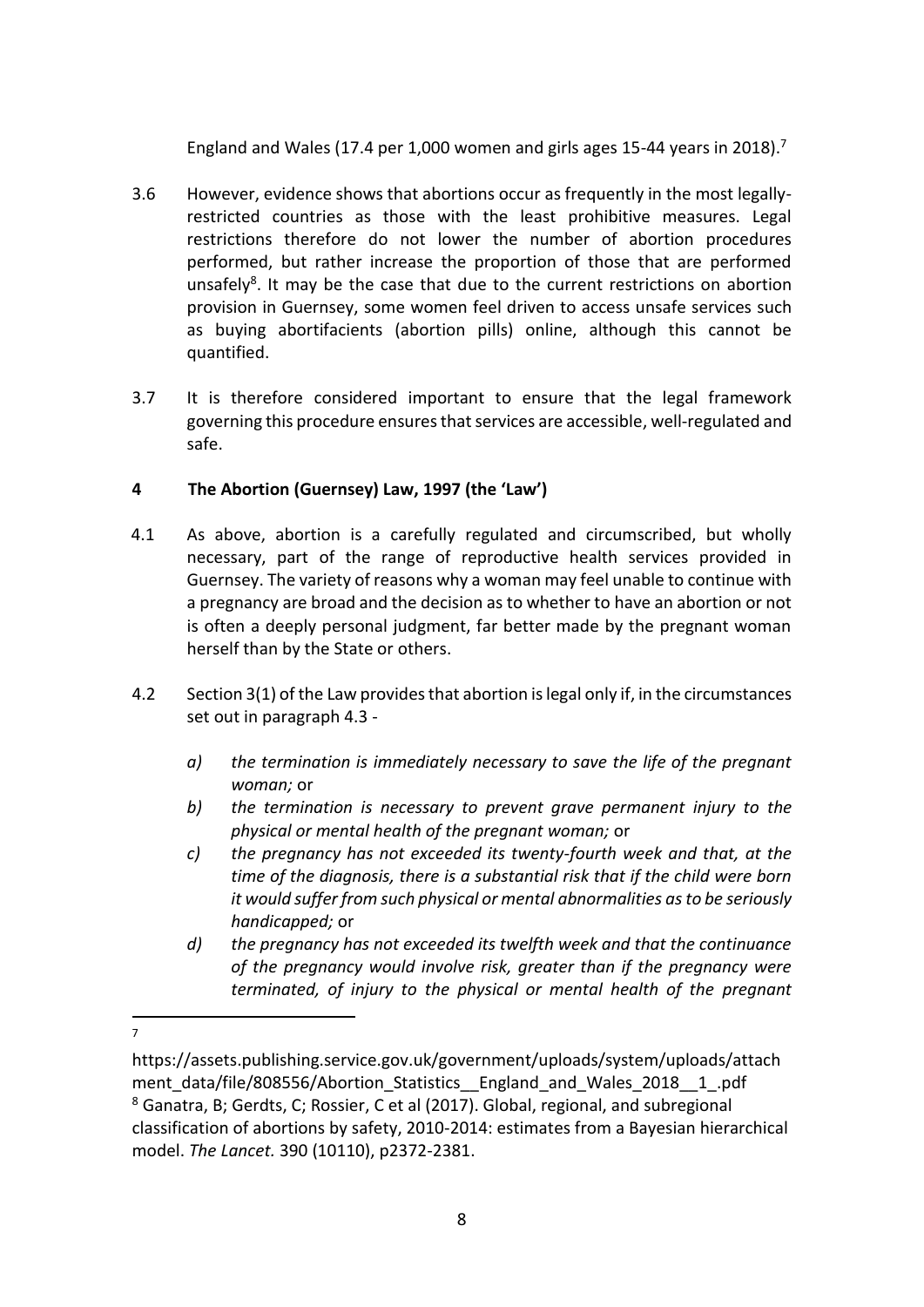## *woman or any existing children of her family.*

- 4.3 Two recognised medical practitioners<sup>9</sup> must confirm that the circumstances of the woman seeking an abortion satisfy one of these four categories. The procedure must be carried out by a recognised medical practitioner and it must take place at the Princess Elizabeth Hospital or another approved location. The Law gives all practitioners the right of conscientious objection, where they can refuse to provide care based on personal reasons.
- 4.4 In all other instances, carrying out an abortion is illegal and is punishable upon conviction by up to life imprisonment, including if a woman should attempt to perform an abortion on herself. The supply of substances or instruments for use in an abortion outside of the four categories described above is punishable by up to three years in prison.

## **5 Current issues with the Law**

- 5.1 The Committee has been made aware of various problems relating to the existing Law ranging from: i) abortion provision being more restrictive than other medical procedures and compared with other jurisdictions, ii) a lack of legal clarity in some areas, and iii) the criminalisation of women who procure, or attempt to procure, an abortion outside of the legal framework. A number of minor modifications are also required to reflect modern practice and to 'future-proof' the Law.
- 5.2 These issues will be discussed in this Section of the Policy Letter, along with the Committee's recommendations for change.

## **i) Restrictions on abortion provision**

**.** 

## **a) The requirement for two medical practitioners to certify abortions**

- 5.3 In all of the prescribed circumstances set out in (a) to (d) above, a woman who wishes to end her pregnancy must first consult with two medical practitioners who will assess her circumstances and approve her request under one of the four categories in section 3(1) of the Law, prior to referring her to a third medical practitioner – a gynaecologist employed by the Medical Specialist Group.
- 5.4 When the Abortion Act 1967 (the 'Abortion Act') was enacted in England, Scotland and Wales, it was believed that the requirement for two medical practitioners to certify abortions was to provide a safeguard to both women and

<sup>&</sup>lt;sup>9</sup> "recognised medical practitioner" means a recognised medical practitioner within the meaning of The Doctors, Dentists and Pharmacists Ordinance, 1987.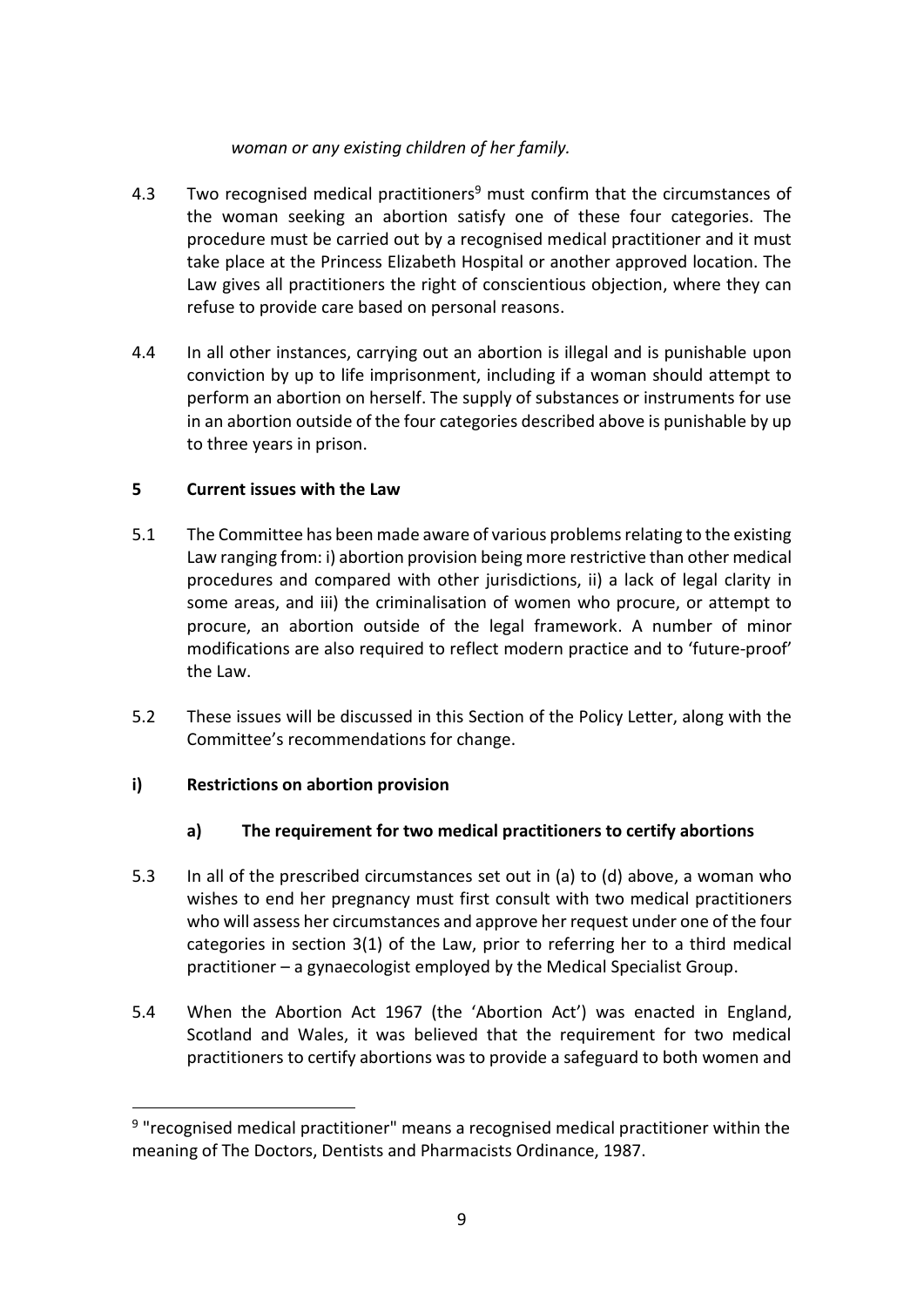healthcare professionals, ensuring procedures were performed safely and within the scope of the law.

- 5.5 There are calls from health bodies, such as the British Medical Association (BMA), to remove this requirement from abortion laws because it is operationally unnecessary and out of step with all other medical and surgical procedures. No other procedure, regardless of the complexity or extent of the treatment, requires consultation with two separate medical practitioners before a referral can even take place. Furthermore, the legal necessity to do this incurs an additional cost, over and above that required for referral to other secondary care services. This may not be achievable for some women in our community and therefore presents a direct financial barrier to accessing care.
- 5.6 The WHO highlights that '*whether abortion is legally restricted or not, the likelihood that a woman will have an abortion for an unintended pregnancy is about the same*.'<sup>10</sup> It identifies that practices such as requiring third party authorisation from one of more medical professional or hospital committee serves no purpose other than compelling a woman to seek an unsafe abortion, defined as '*a procedure for terminating an unintended pregnancy carried out either by persons lacking the necessary skills or in an environment that does not confirm to minimal medical standards, or both.*'
- 5.7 Furthermore, the UK House of Commons Science and Technology Committee has deduced that certification from two doctors does not provide any meaningful safeguard or other useful purpose but actually causes unnecessary delays in access to care and therefore recommends removing this requirement<sup>11</sup>.
- 5.8 Abortion falls within the medical speciality of Obstetrics and Gynaecology. The Royal College of Obstetricians and Gynaecologists (RCOG) believes that '*the current need for two doctors' signatures to certify that a woman is approved to undergo an abortion is anachronistic. There are no other situations where either competent men or women require permission from two third parties to make a personal healthcare decision. Individual doctors are able to provide the assessment in the same way as when they treat their patients without the need to consult another doctor*.'<sup>12</sup>
- 5.9 Doctors assess the suitability of a patient to a procedure or treatment on a daily basis and take into consideration relevant family and medical history, current

1

<sup>&</sup>lt;sup>10</sup> World Health Organization (2015). Safe abortion: Technical & policy guidance for health systems. WHO: Geneva. 11

https://publications.parliament.uk/pa/cm200607/cmselect/cmsctech/1045/1045i.pdf <sup>12</sup> https://www.theguardian.com/world/2017/oct/05/make-access-to-abortion-easieruks-top-obstetrician-demands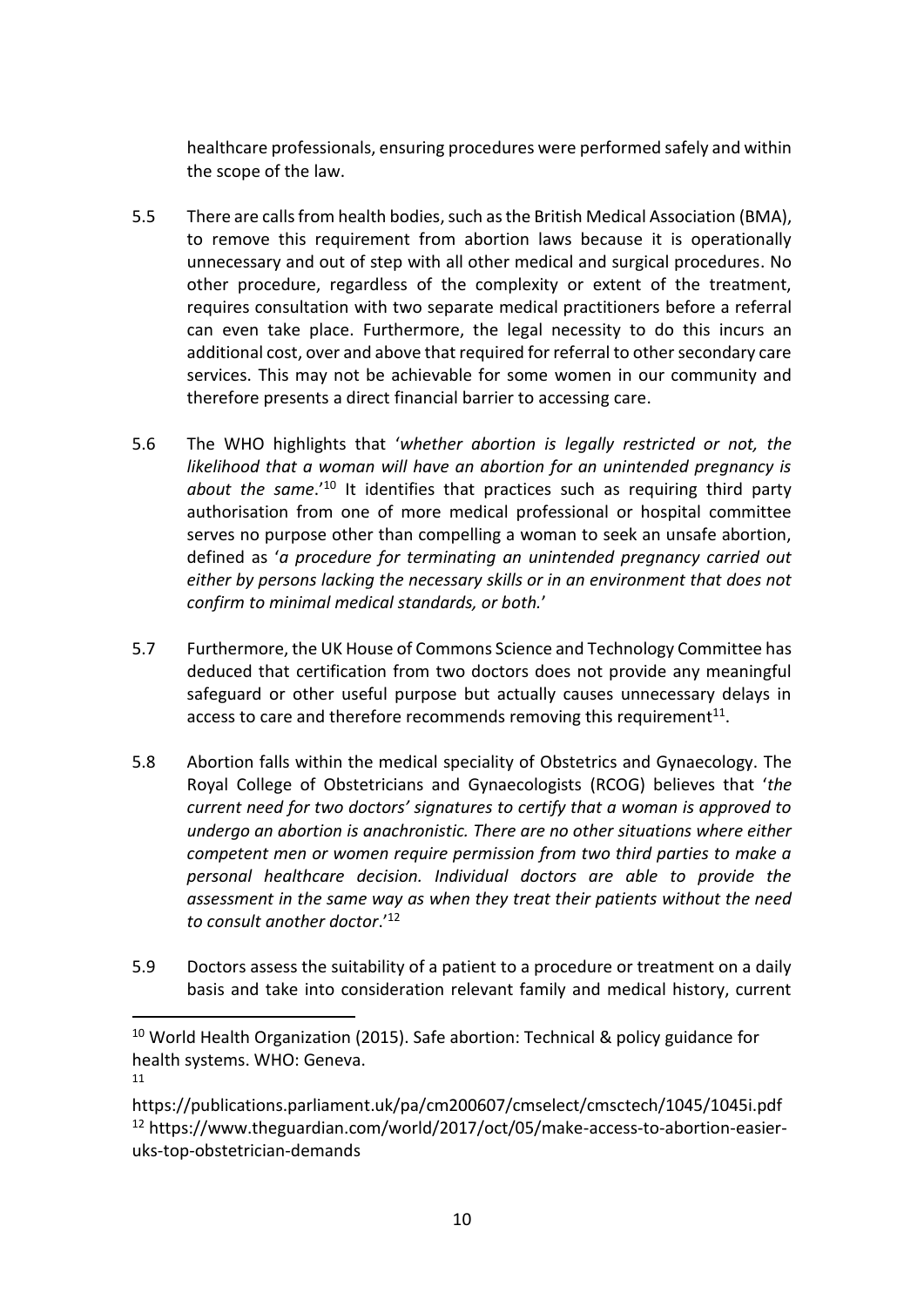circumstances and symptoms, appropriateness or eligibility to treatment and possible outcomes. This continual assessment is required to complete a variety of tasks, such as the prescribing of a medication, to complex major surgeries such as a heart bypass or organ transplantation. As is the case with any treatment or procedure, doctors provide patients with all of the necessary information to enable them to make an informed decision to ensure the promotion of their health and wellbeing. It is therefore considered illogical and unjust to apply different access and assessment criteria for a woman to access an abortion procedure compared with all other medical or surgical treatments.

- 5.10 The National Institute for Health and Care Excellence (NICE) published comprehensive guidance on abortion care in September 2019, making recommendations for commissioners and providers of abortion services. One of the key recommendations contained within the guidance is to allow women to self-refer to abortion services<sup>13</sup>. The Isle of Man has enacted progressive abortion legislation (Abortion Reform Act 2019, the 'Isle of Man Act') that enables a woman to end her pregnancy without the need to consult with any medical practitioner up until 14 weeks of gestation, instead accessing medication directly from her pharmacist. Beyond this time, consultation is only required with one doctor, as is the case with any other secondary care service.
- 5.11 Whilst the Committee is not presently suggesting to reproduce the Isle of Man approach at this time, it considers that there is no evidence to support the continuation of the practice that requires consultation and permission from two medical practitioners before a referral can be made to secondary care. This strongly conflicts with the principles of user-centred and fair access to care.
- 5.12 Abortions under the provision of section 3(1)(a) of the Law, are those where a procedure is required immediately to save the life of a woman. The Committee considers it especially inappropriate that a medical practitioner should be legally required to seek a second opinion before referring a woman for emergency treatment.
- 5.13 The Committee recommends that the Law is amended so that women are only required to consult with one medical practitioner should they wish to have an abortion (Proposition 2).

## **b) Gestational thresholds**

**.** 

5.14 As described above, abortions can take place legally in Guernsey when the circumstances of the woman who wishes to end her pregnancy satisfy one of the categories set out in section  $3(1)$  of the Law. Under sections  $3(1)(c)$  and (d), pregnancy must not have exceeded a prescribed gestation period, as described

<sup>13</sup> https://www.nice.org.uk/guidance/ng140/chapter/Recommendations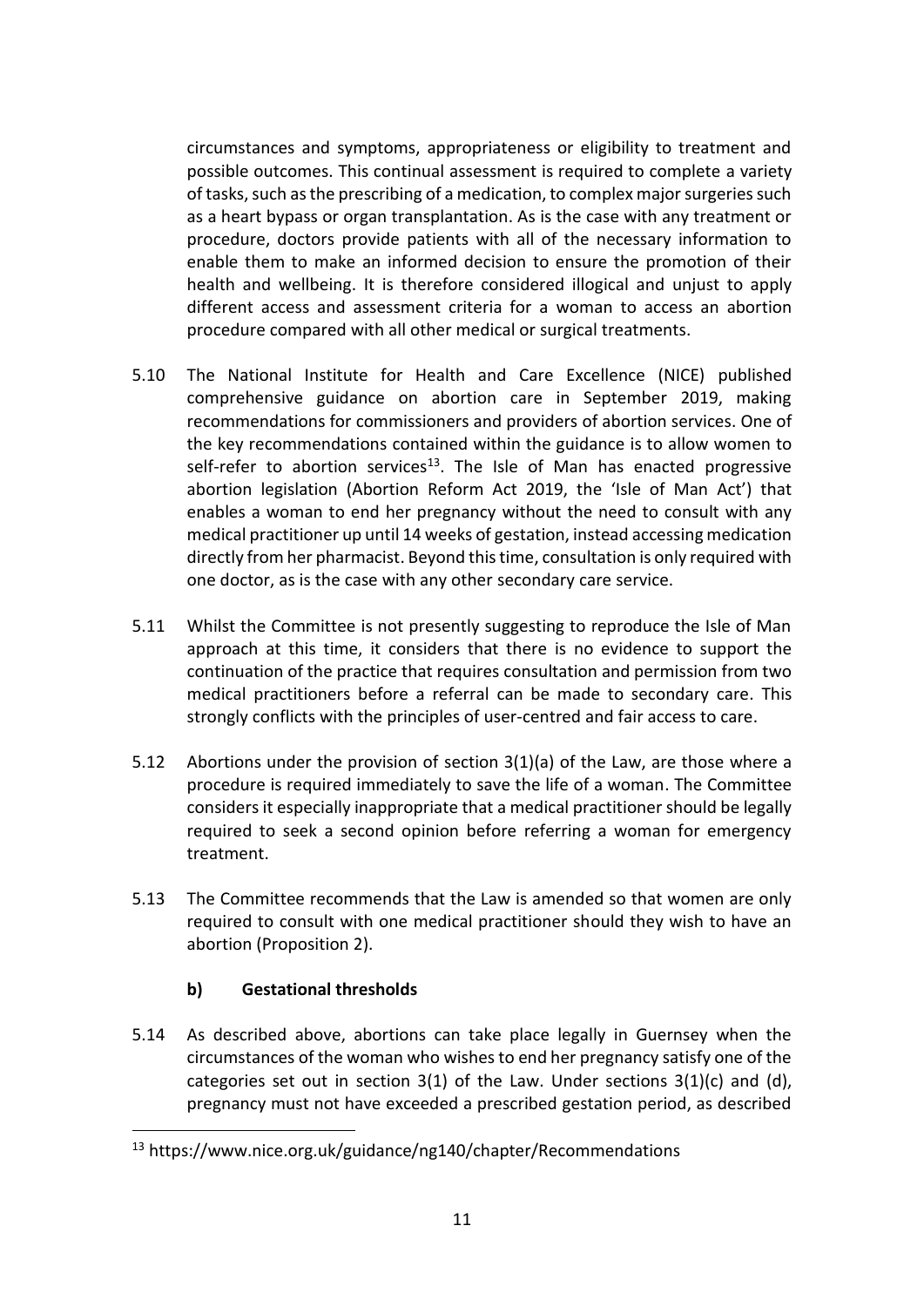below.

## Section 3(1)(c)

 $\overline{a}$ 

- 5.15 Procedures that are prescribed under section 3(1)(c) refer to those where a fetal anomaly has been diagnosed. This includes syndromes that are not compatible with life, where, in the absence of access to abortion, a woman would be forced to bring a pregnancy to term and give birth, knowing that the child would not survive. This is an extremely cruel and traumatic alternative. It also includes syndromes that are life-limiting, where a child may be in need of constant medical intervention; which may lead the woman or family to consider whether they are practically, financially or emotionally able to raise a child in those circumstances, or how it would affect their ability to care for existing children.
- 5.16 Section 3(1)(c) abortions are only legal in Guernsey when the gestation of the pregnancy has not exceeded 24 weeks, a threshold which does not exist in England, Wales, Scotland or the Isle of Man. This poses a number of practical issues locally.
- 5.17 The recognition of fetal anomalies relies on antenatal screening programmes, using both maternal serum screening (i.e. blood tests) and ultrasound scanning. Structural abnormalities are usually detected during a routine ultrasound scan that takes place between 18-20 weeks gestation, where the detection rate of significant abnormalities is only around 50%. Confirmation of suspected malformations will be made during further especially arranged scans at 22 weeks gestation and the complex testing needed to assist with a diagnosis and prognosis inevitably requires laboratory analysis, the results of which may take days or weeks to become available. This scenario creates time restraints and unnecessary additional difficulty in decision making that is unfairly led by legal requirements rather than health and wellbeing considerations for the woman. There are also some situations whereby the prognosis of certain abnormalities does not become clear until after 24 weeks of pregnancy<sup>14</sup>.
- 5.18 For example, ventriculomegaly is characterised by dilation of the fetal cerebral ventricles and while in its mildest form can be benign, it can also be associated with genetic, structural and neurocognitive disorders leading to severe impairment.<sup>15</sup> The prognosis for mild ventriculomegaly poses uncertain significance at 24 weeks, with a true prognosis becoming clearer at a later

<sup>14</sup> https://www.rcog.org.uk/globalassets/documents/news/position-statements/rcognew-legal-framework-for-abortion-services-northern-ireland.pdf

<sup>&</sup>lt;sup>15</sup> Fox, N; Monteagudo, A; Kuller, J; Craigo, S and Norton, M (2018). Mild fetal ventriculomegaly: diagnosis, evaluation, and management. *American Journal of Obstetrics and Gynecology*. 219 (1), pB2-B9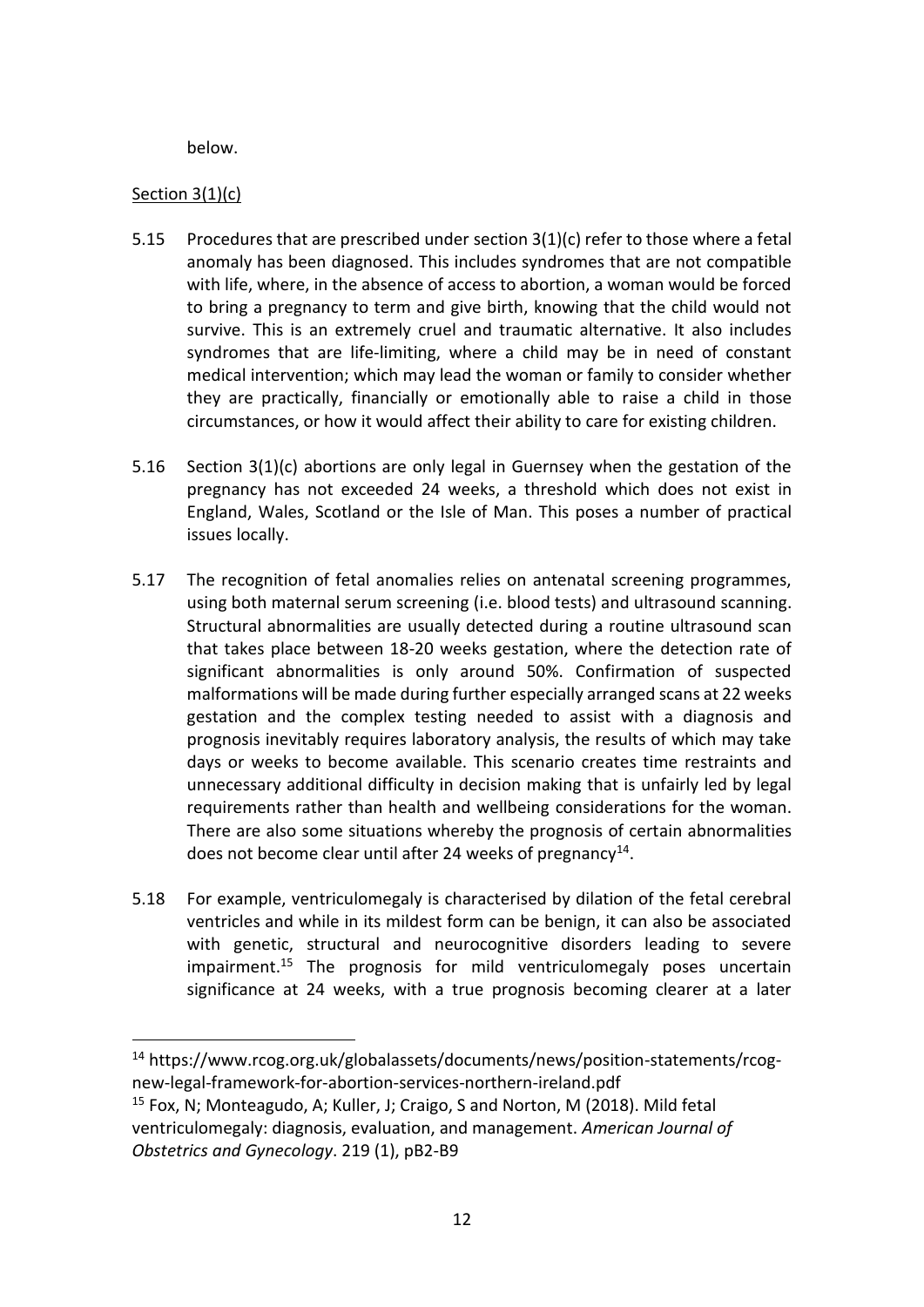gestational age<sup>16</sup>.

5.19 While local doctors estimate that a situation such as this occurs approximately once every eight years, in practice it means that clinicians and women are currently placed under undue pressure and anguish to advise and make decisions to ensure compliance with the Law, without all of the necessary information to make an informed decision in what is already a significant and very sad situation.

#### Section 3(1)(d)

**.** 

- 5.20 Procedures that are certified under section 3(1)(d) of the Law are performed when there is a risk to a pregnant woman's health, or that of any of her existing children, as long as the pregnancy has not exceeded 12 weeks of gestation. This upper gestational limit is inconsistent with the Abortion Act and the recently enacted legislation in the Isle of Man, which allow abortion in these circumstances up to 24 weeks of gestation.
- 5.21 In England, Scotland and Wales, where the threshold for procedures certified under this category has been 24 weeks of gestation since 1991, the proportion of procedures performed at 12 weeks of gestation or earlier has remained broadly similar since 2008. Over 90% of abortions are performed before the twelfth week of pregnancy is reached. While it is expected that an increase in the gestational threshold locally would produce similar data, it is considered that the current restrictions that are in place are likely to have a detrimental impact on the most vulnerable and disadvantaged women in Guernsey.
- 5.22 There is often a presumption that the timing of an abortion is always within the control of a woman and that later abortions could be avoided, but there are many reasons, in addition to the current legal barriers, that can prevent women from accessing abortion services early on. A sudden change in circumstances, such as the death of a family member or relationship breakdown, may influence a woman's decision as to whether she can continue with a pregnancy, even if the pregnancy had been planned.
- 5.23 Poor health, whether through sudden onset, gradual deterioration or an exacerbation of symptoms due to pregnancy may also influence a woman's decision as to whether she can continue with her pregnancy or not. These changes in health condition will not always be immediately apparent.
- 5.24 Experience in England and Wales suggests that one in every four women experience domestic abuse during their lifetime<sup>17</sup> and are more likely to have an

<sup>16</sup> NHS Mid Cheshire Hospitals (2018). *Guide to fetal ventriculomegaly. Important information for patients.*

<sup>17</sup> https://www.nhs.uk/conditions/pregnancy-and-baby/domestic-abuse-pregnant/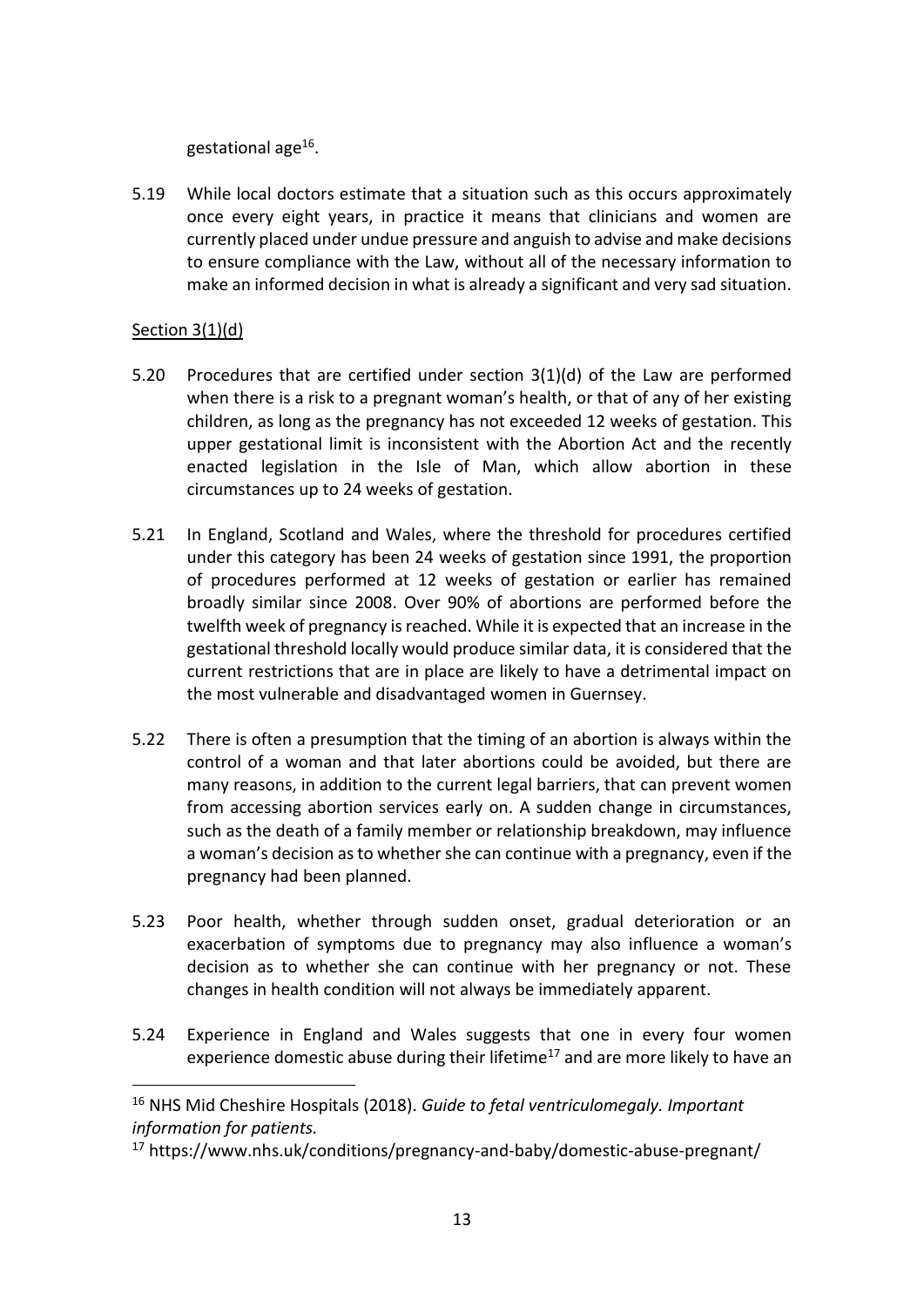unwanted pregnancy due to sexual violence, disapproval of contraceptive use by their partner or inability to negotiate condom use for fear of violence<sup>18</sup>. Locally, Law Enforcement has seen an increase in the number of victims willing to come forward in recent years resulting in rising numbers of complex domestic abuse cases.<sup>19</sup> Violent relationships are marked by coercion and the controlling behaviour of partners, making attendance at appointments without detection difficult, even without urgent time restrictions.

- 5.25 Presently, if a woman has decided that she wants to end her pregnancy and her circumstances meet the clinical criteria for an abortion (i.e. there are concerns for her health) but she has needed more time to access the care that she needs or to reach her decision and her pregnancy has subsequently passed 12 weeks, she can have an abortion in the UK if she is able to make such arrangements for herself and pay for this treatment privately. It is likely that this option would not be financially possible for many and so a two tier system based on ability to pay is currently in operation.
- 5.26 The British Pregnancy Advisory Service (BPAS) is a charity that provides abortion care as part of a woman-centred service that advocates for reproductive choice and autonomy. BPAS operates from more than 70 healthcare clinics across England, Scotland and Wales and is commissioned by the National Health Service (NHS) to provide specialist abortion advice and treatment. Nearly all of their service users have their care paid for by the NHS, but they also offer a private service.
- 5.27 Figure 1 below shows the cost of abortion procedures that are available in England on a private basis to Guernsey residents. A small discount is provided by BPAS in recognition that local women will also be required to pay for travel and accommodation expenses in addition to the procedure cost.

| Figure 1: Cost of abortion procedures provided by the British Pregnancy Advisory |  |
|----------------------------------------------------------------------------------|--|
| <b>Service</b>                                                                   |  |

|                                     | Cost             |                                                   |                              |  |  |  |  |
|-------------------------------------|------------------|---------------------------------------------------|------------------------------|--|--|--|--|
|                                     | UK<br>residents* | <b>UK residents</b><br>who choose<br>private care | <b>Guernsey</b><br>residents |  |  |  |  |
| <b>Medical abortion procedures</b>  |                  |                                                   |                              |  |  |  |  |
| up to 10 weeks                      | £0               | £480                                              | £450                         |  |  |  |  |
| 11-24 weeks                         | £0               | £1510                                             | £1410                        |  |  |  |  |
| <b>Surgical abortion procedures</b> |                  |                                                   |                              |  |  |  |  |
| up to 14 weeks                      | f٨               | £680                                              | £450                         |  |  |  |  |

<sup>18</sup> www.who.int/reproductivehealth/publications/violence/9789241564625

**.** 

<sup>19</sup> www.guernsey.police.uk/annualreports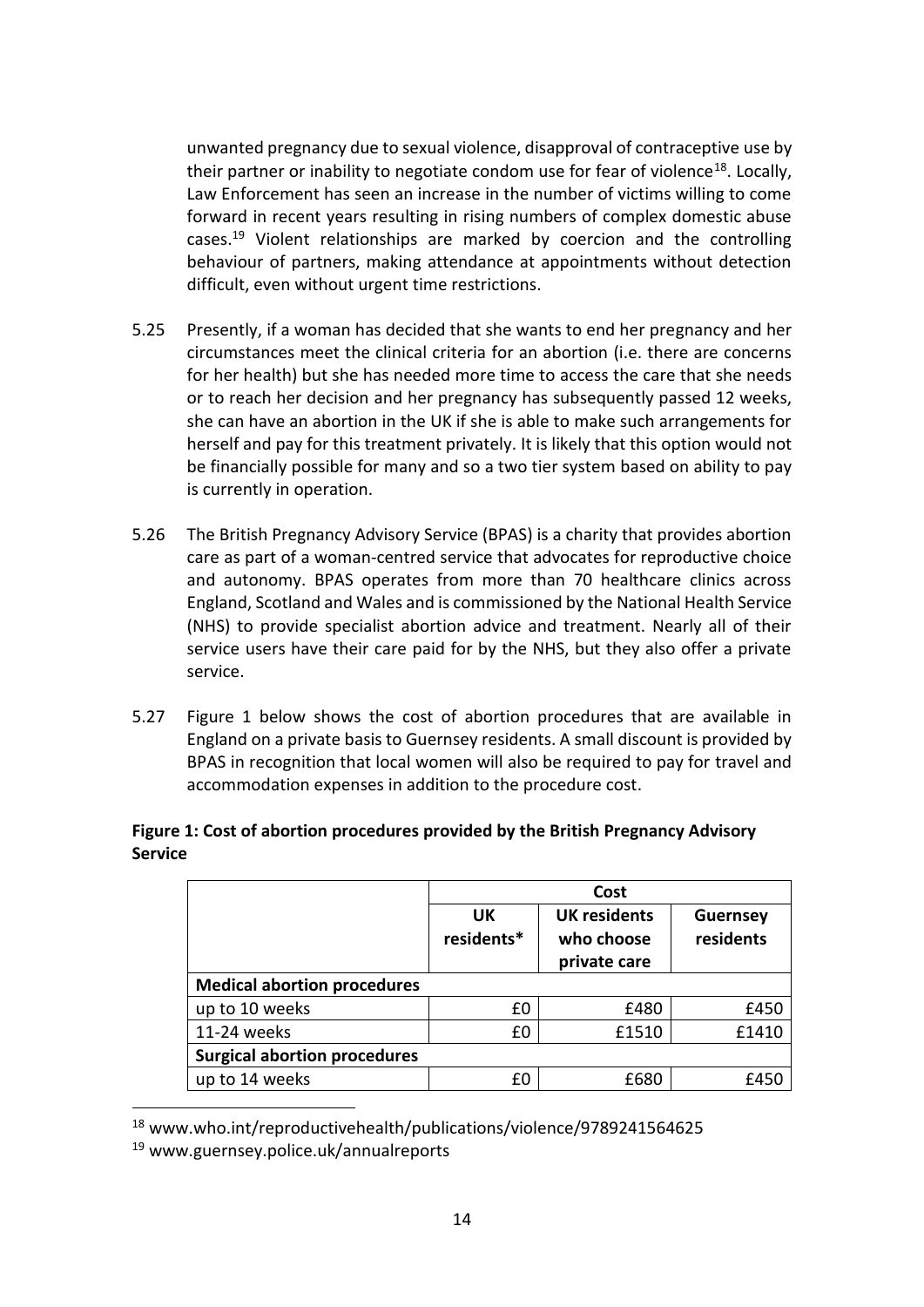| 14-18 weeks | rn<br>∸  | £900  |                  |
|-------------|----------|-------|------------------|
| 19-24 weeks | rn<br>ΙU | £1510 | f14 <sup>1</sup> |

\*cost met by the NHS

- 5.28 The current gestational threshold in the Law not only increases the vulnerability of already disadvantaged women in the community and complicates decision making but again presents disparity in service provision for service users in Guernsey compared with those in England, Scotland, Wales and the Isle of Man. The current situation is not aligned with the principles of the Partnership of Purpose for transforming health and care; in particular, ensuring, among other things, that low income is not a barrier to health and that access to services is fair.
- 5.29 The Committee therefore recommends that, consistent with the position in England with whom Health & Social Care shares clinical pathways, there is: (i) no upper limit on the gestation at which a pregnancy can be ended when a significant fetal abnormality is detected under section  $3(1)(c)$  of the Law (Proposition 3); and (ii) that the current threshold for abortions under section 3(1)(d) of the Law is increased to 24 weeks gestation (Proposition 4).

#### Calculation of gestational age

- 5.30 Gestational age refers to a measurement, in weeks and days, to describe the stage that a pregnancy has reached. It is calculated via detailed anatomical measurements taken during an ultrasound scan (sonography) examination.
- 5.31 The Law does not currently prescribe how gestational age is calculated. However, on the basis that two of the abortion categories in section 3(1) of the Law refer to gestational thresholds within which a procedure can take place, the Committee considers that there should be greater clarity in this respect. As the method of calculating gestational age is a technical matter, it would be the Committee's intention to address this by the issue of appropriate professional practice guidance, which can be updated from time to time as appropriate (Proposition 5). It may be appropriate to amend the Law to provide expressly for the issue of such guidance.

## **ii) The criminalisation of women who procure, or attempt to procure, an abortion in relation to their own pregnancy**

5.32 This Policy Letter and the changes it recommends will ensure that women are able to access regulated, safe abortion services. The changes also endeavour to improve equality of access. The Committee does however recognise that, in rare cases, a woman may not able to access these services for a range of logistical, economic and social reasons and may seek to perform an abortion on herself, for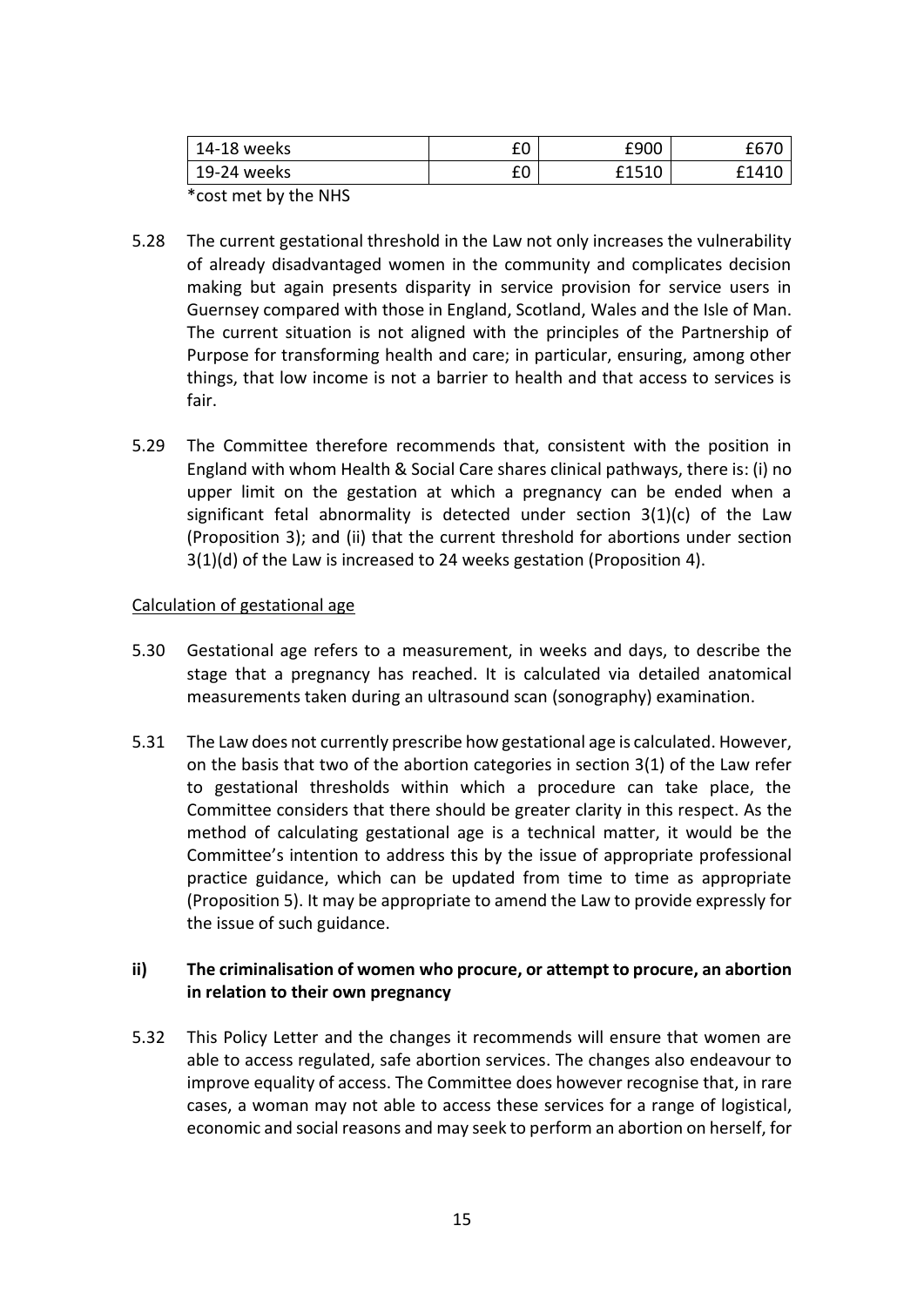example, by purchasing medication online. This is currently an offence in the existing Law and a woman is liable to up to life imprisonment upon conviction.

- 5.33 The Committee is acutely aware that the criminal sanctions that surround the procedure may indeed prevent some women from accessing services in the first place and believes that any decision to self-induce an abortion outside of the safety of Health & Social Care services will be made by a woman who may already find herself in a desperate situation, for whom criminalisation would only further adversely affect wellbeing. While the criminal sanction remains in the Law there is also a risk that a woman who experiences complications from the use of abortifacients, now widely available online, may not seek timely emergency medical care.
- 5.34 The decriminalisation of women in respect of abortion is strongly supported by the BMA,<sup>20</sup> the RCOG,<sup>21</sup> the Royal College of Midwives (RCM)<sup>22</sup> and the Royal College of Nursing  $(RCN)<sup>23</sup>$  amongst others, and their recommendations have been recognised in the Republic of Ireland whereby offences for procuring an abortion outside the provisions contained within the Health (Regulation of Termination of Pregnancy) Act 2018 (the 'Irish Act') do not extend to a pregnant woman in respect of her own pregnancy.
- 5.35 The Committee hopes that the changes recommended within this Policy Letter will make it even less likely that a woman living locally would feel that her only available option is to attempt to end her own pregnancy in such a manner. However, following the advice of the above professional bodies and the example of the Irish Act, the Committee considers it appropriate to repeal section 1(a) of the Law so that in the few instances where they do, they are not criminalised. It is possible that there are extant, archaic provisions on the statute book which are of a similar effect to section 1(a), and if any such are identified in the course of preparing the amendments they too should be repealed (Proposition 1).

## **iii) Modifications to reflect modern practice and 'future-proof' the Law**

## **a) Location of abortion services**

5.36 Section 3(2) of the Law provides that –

1

*Any treatment for the termination of pregnancy must be carried out in the* 

<sup>20</sup> British Medical Association (2019). *The removal of criminal sanction for abortion: BMA Position Paper*. London: BMA.

<sup>21</sup> https://www.rcog.org.uk/en/news/rcog-backs-decriminalisation-of-abortion/

<sup>22</sup> https://www.rcm.org.uk/media/2296/abortion-statement.pdf

<sup>23</sup> The Royal College of Nursing. *Decriminalisation of Termination of Pregnancy. Position Statement.*2018.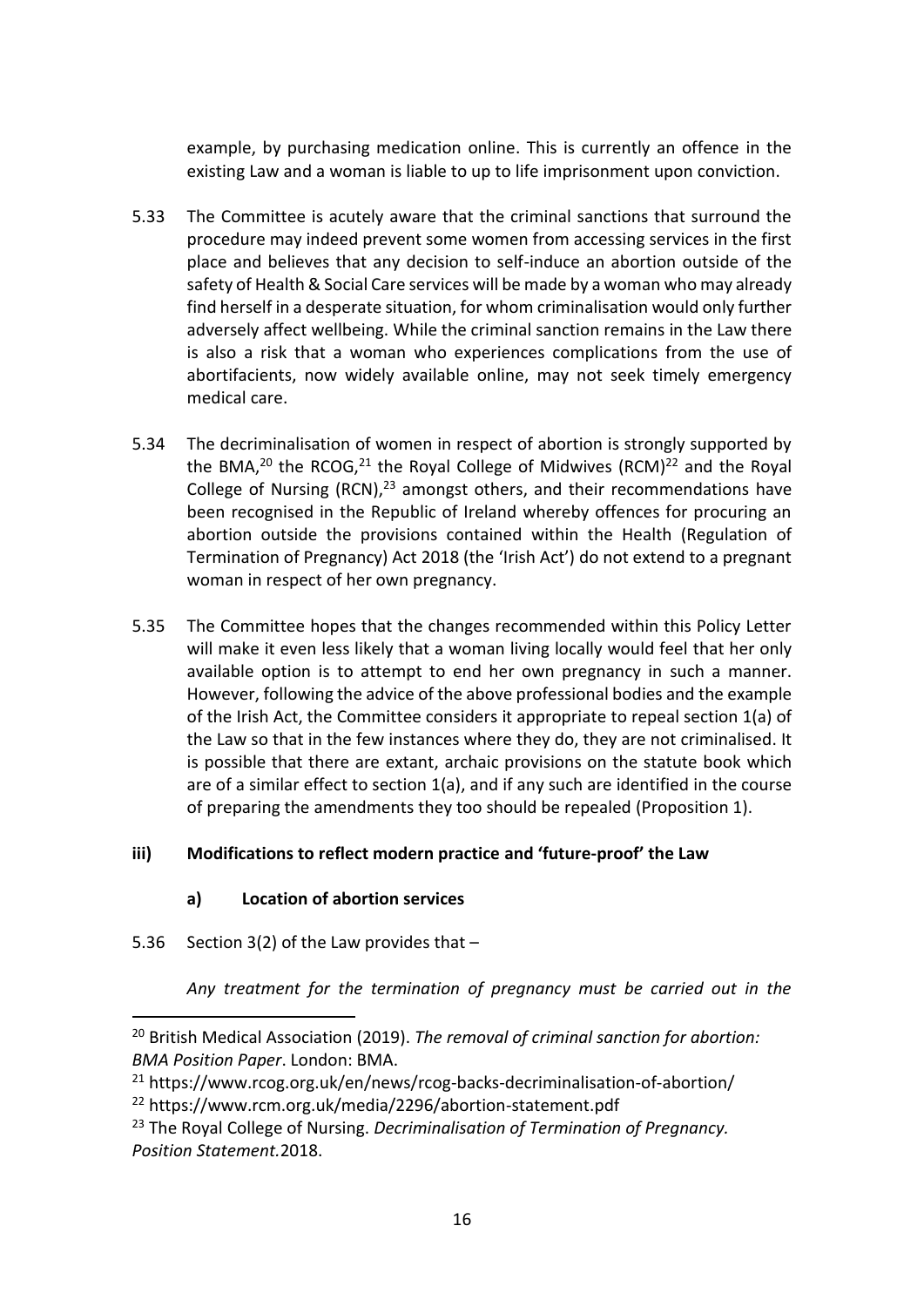*Princess Elizabeth Hospital (or such other place as the States may by Ordinance specify) or in a place approved for the purposes of this section by the Committee.*

- 5.37 The Law is more than 20 years old and when enacted, reflected practice at the time which was for abortion procedures to be performed surgically under a general anaesthetic. While the Princess Elizabeth Hospital remains the only appropriate location for a surgical procedure, most abortions are now performed medically due to the decreased risks to the woman involved with this method. The medical procedure to end a pregnancy involves the administration of two medicines 36-48 hours apart and it has been common and best practice for some time for service users to remain at their place of residence between these doses of medication. The Committee believes that upon strict reading, it could be interpreted that Health & Social Care is in breach of the Law and that given changing practice, it is appropriate for the Law to be updated.
- 5.38 In some areas in the United Kingdom, the expulsion of the products of conception can take place at home if the woman so wishes and the standardisation of this practice is now recommended by NICE<sup>24</sup> for early medical abortion procedures performed prior to ten weeks of gestation. While there may be some operational practicalities to consider prior to this happening in Guernsey, such as making arrangements to provide support by telephone if required, this area of modern practice reinforces the need to amend the Law regarding the location of where abortion procedures may occur. Provision to have an abortion in hospital, as is the case currently, will continue to be available should this option be preferred.
- 5.39 As it is not operationally practicable to provide a modern service to Bailiwick residents that currently functions within the scope of the Law, the Committee recommends that the primary legislation is amended to remove the requirement for medical abortions to take place only at the Princess Elizabeth Hospital. This will allow women to return to their place of residence for all or part of their procedure if they choose (Proposition 7). Procedures that are performed surgically will continue to be conducted at the Princess Elizabeth Hospital.

# **b) Professionals who can perform abortion procedures**

- 5.40 The Law cites '*recognised medical practitioners*' only as the personnel who are able to perform abortion services in Guernsey. The Committee appreciates the invaluable role that nursing, midwifery and other care staff also provide in abortion services locally, including being involved in the procedure itself.
- 5.41 Nursing and theatre staff at the Princess Elizabeth Hospital assist doctors during

**.** 

<sup>&</sup>lt;sup>24</sup> https://www.nice.org.uk/guidance/ng140/chapter/Recommendations#serviceorganisation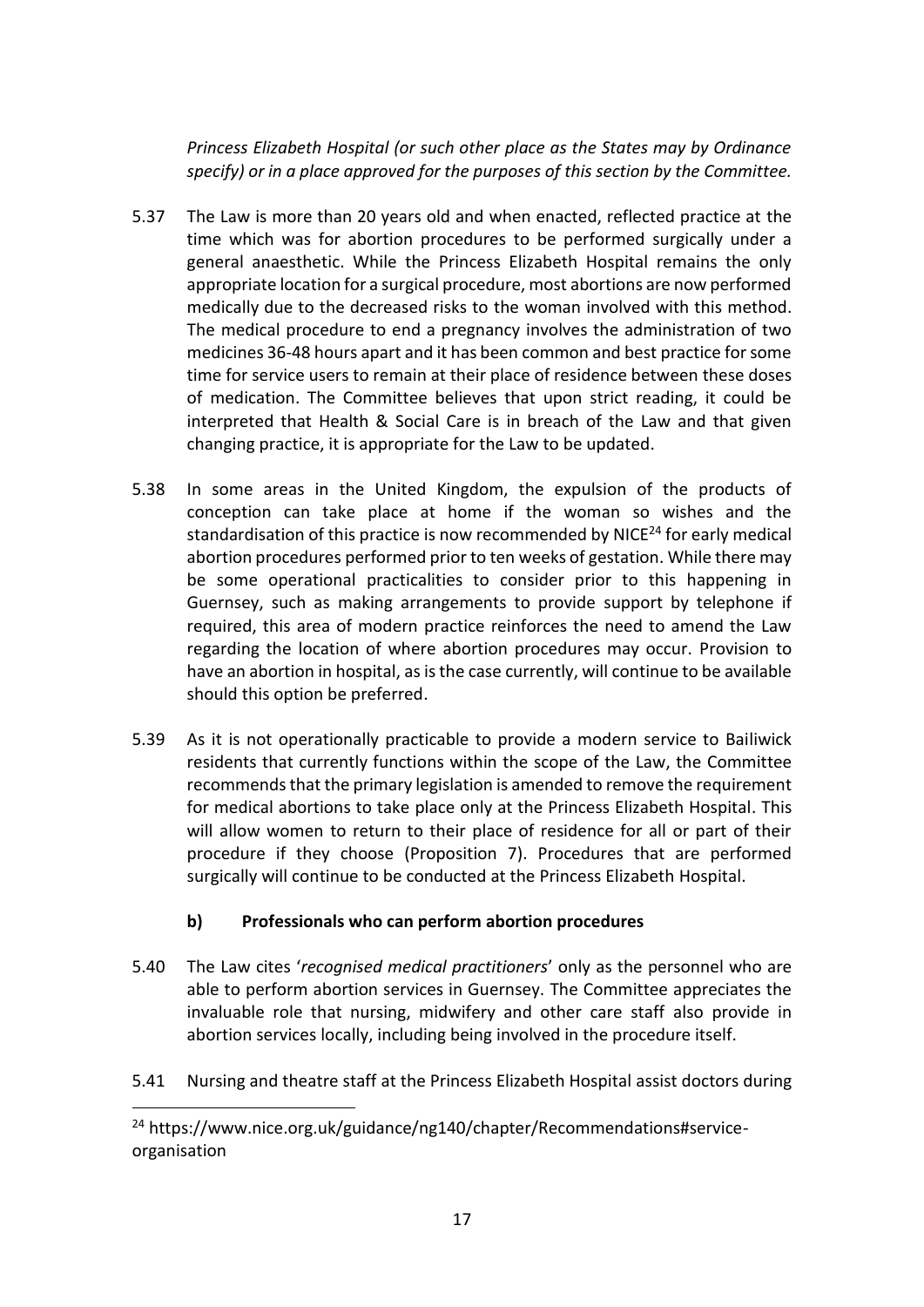surgical abortion procedures and both registered nurses and midwives administer medication for medical abortions. This is considered best practice and has been in operation locally and in other jurisdictions for many years.

5.42 The Committee is therefore in agreement that the Law should be updated to reflect modern practice, i.e. that it is nurses and midwives who administer medication and who are indeed largely the primary carers for women accessing this service. It recommends that the Law should be amended to include registered nurses and registered midwives as professionals who can perform abortions (Proposition 6).

## **c) Conscientious objection**

5.43 Conscientious objection refers to the right of an individual to refuse participation in abortion services because they hold a personal objection to the procedure. It is a right that is protected in section  $5(1)$  of the Law, which provides that  $-$ 

*Subject to the provisions of subsection (3), no person shall be under any duty, whether arising by contract or by statutory or other legal requirement, to participate in any treatment authorised by this Law to which he has a conscientious objection.*

- 5.44 The Law states that individuals cannot refuse to participate in treatment which is necessary to save the life of a pregnant woman. This exemption is consistent with equivalent abortion legislation in Jersey, England, Wales, Scotland, the Isle of Man and the Republic of Ireland. However, the Guernsey Law currently falls short of all of the equivalent legislation in these jurisdictions, which also include a further exemption specifying that the right to refuse care does not affect any duty to participate in any aspect of care or treatment which is necessary to prevent serious injury to the physical or mental health of a pregnant woman.
- 5.45 The absence of the second exemption locally has contributed to an accepted practice whereby some practitioners choose to refuse to participate in the basic nursing care of women who attend the Princess Elizabeth Hospital for an abortion procedure, such as not answering patient call bells or providing pain relief. This situation accentuates the stigma that surrounds abortion, places unnecessary strain on other member of staff on duty and is problematic in the planning and organisation of admissions.
- 5.46 With regard to professional union bodies, the right to refuse participation in care is respected by the BMA, the RCM and the RCN but all three organisations make clear to their members that this only extends to direct participation in the abortion procedure itself.
- 5.47 In its position Statement, the RCM advises that abortion services are within the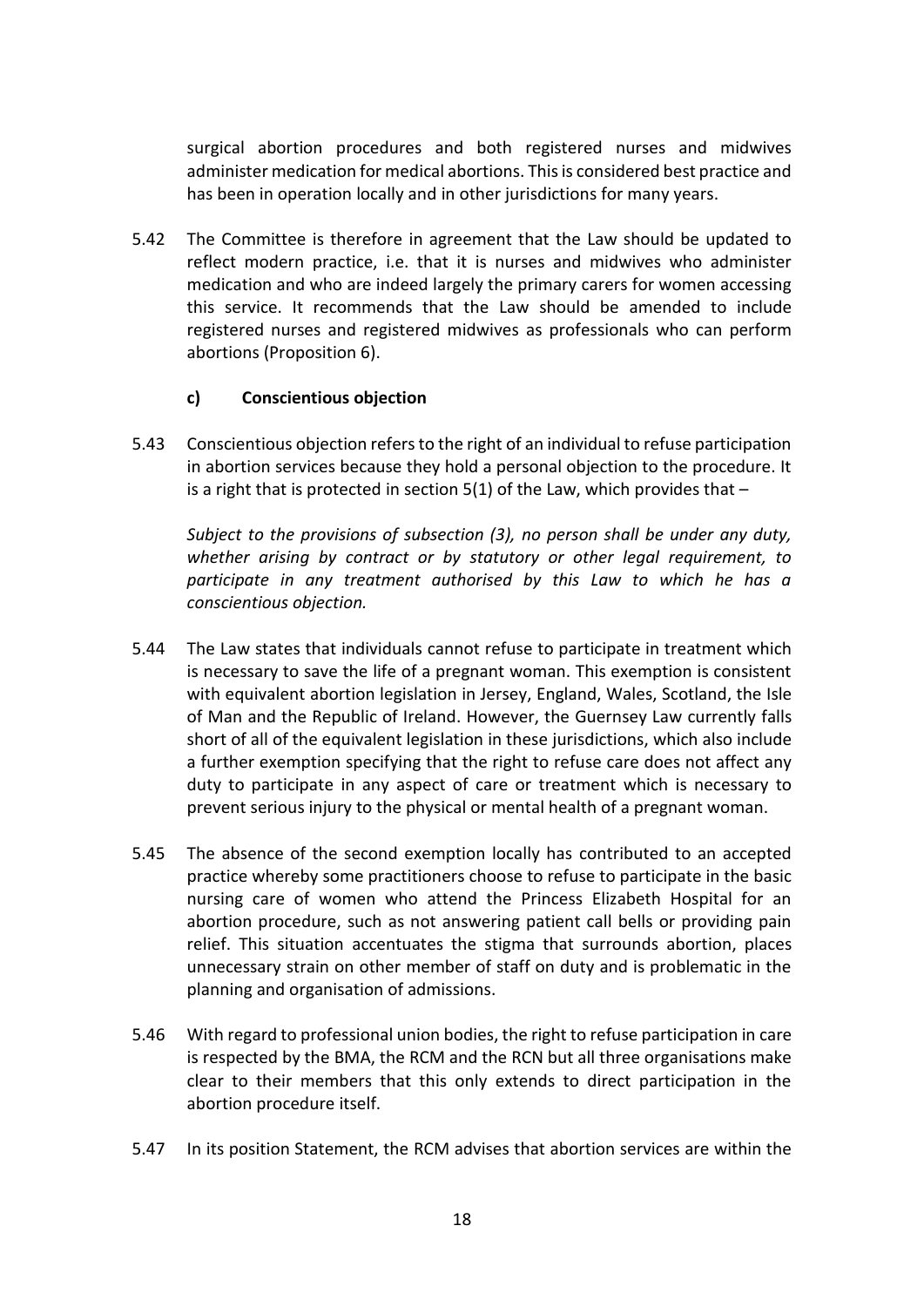scope of midwifery practice and that the right to opt out of participation in care '*should only apply to direct involvement in the procedure of terminating pregnancy*.'<sup>25</sup> The RCN advises that care cannot be refused to a woman who is about to or has already undergone a procedure to end their pregnancy.

- 5.48 In response to a proposed Private Member's Bill<sup>26</sup> introduced in the UK House of Lords, which would have widened the duties for which a practitioner could refuse, the BMA advised in its Parliamentary brief, '*The BMA is seriously concerned by the scope of activities to which this right would apply, as it goes far beyond the direct participation in treatment (which is the normal and natural meaning of 'participate', as interpreted by the courts)*' and *'the potential ramifications of this on patient care are extremely worrying, as such a scenario could have a serious adverse health consequence for women wishing to access these services*.' *<sup>27</sup>* The 2017-2019 session of Parliament prorogued and the Bill made no further progress.
- 5.49 The Committee considers that it is fair and proportionate to align the Law locally with Jersey, England, Wales and Scotland, the Isle of Man and the Republic of Ireland by the inclusion of the second exemption to conscientious objection. Specifically, the Isle of Man Act provides the following -

*Conscientious objection does not affect any duty to participate in a treatment which is necessary*  $-$  *(a) to save the life of a woman; or (b) to prevent grave permanent injury to the health of a woman.*

- 5.50 The subtle difference is the reference to a woman, rather than a 'pregnant' woman, and ensures that should complications occur following the expulsion of the products of conception, clinicians would not be exempted from providing life-saving treatment when the woman is no longer pregnant.
- 5.51 The Committee therefore recommends that a second exemption to the right to conscientiously object should be included in the Law as set out above, and that both exemptions to conscientious objection should refer to a woman, rather than a 'pregnant' woman (Proposition 9).

## Scope of conscientious objection

 $\overline{a}$ 

5.52 Limits to the scope of conscientious objection were clarified by the UK's Supreme Court in 2014 where it upheld an appeal against a court ruling in Scotland which

<sup>25</sup> https://www.rcm.org.uk/media/2296/abortion-statement.pdf

<sup>26</sup> https://services.parliament.uk/Bills/2017-

<sup>19/</sup>conscientiousobjectionmedicalactivities.html

<sup>&</sup>lt;sup>27</sup> British Medical Association (2018). Parliamentary Brief: Conscientious Objection (Medical Activities) Bill. BMA.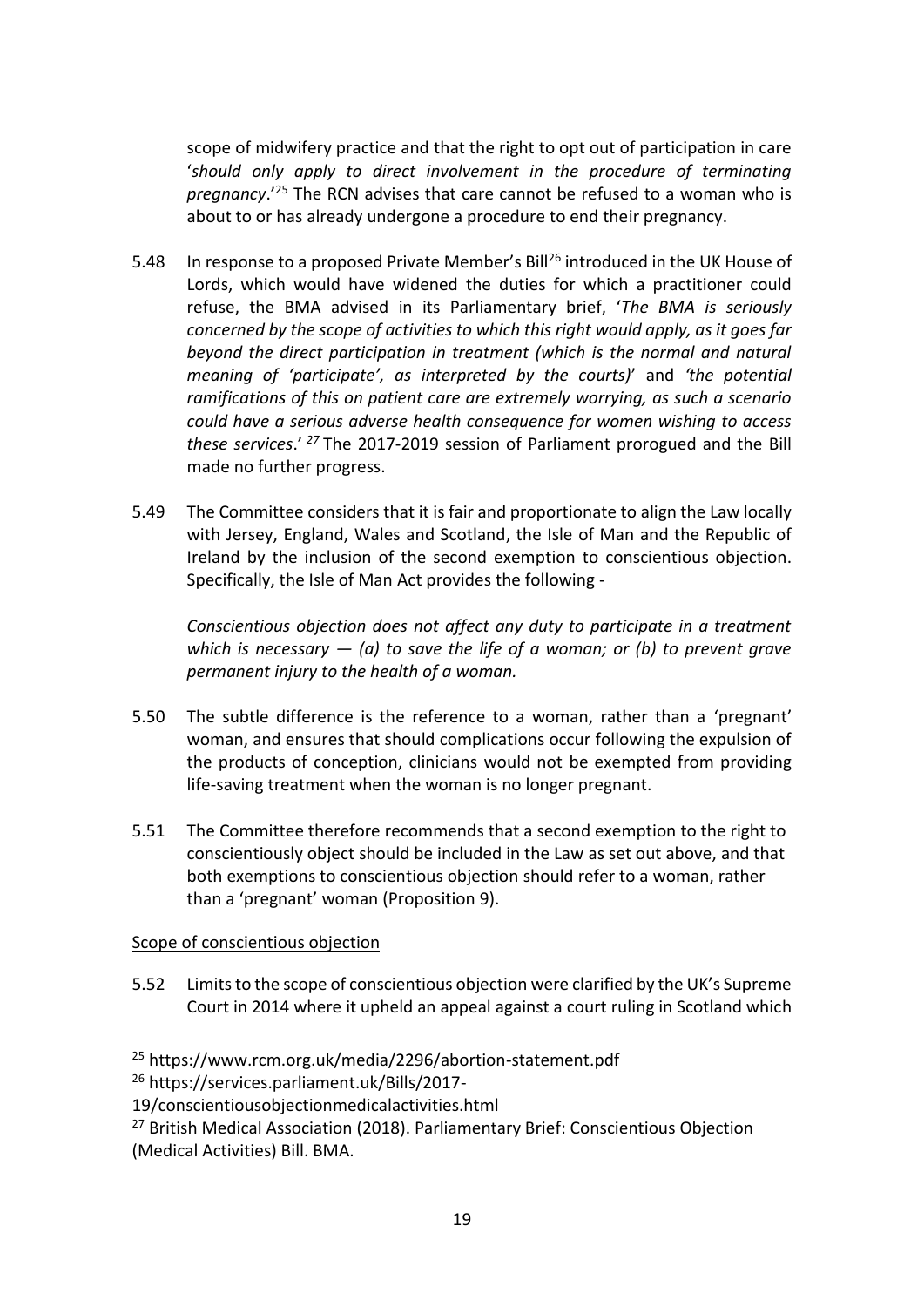would have enabled healthcare staff to refuse to carry out care duties which were far removed from abortion procedures. The Supreme Court ruled that '*it is unlikely that, in enacting the conscience clause, Parliament had in mind the host of ancillary, administrative and managerial tasks that might be associated with those acts. Parliament will not have had in mind the hospital managers who decided to offer an abortion service, the administrators who decided how best that service can be organised within the hospital, the caterers who provide the patients with food, and the cleaners who provide them with a safe and hygienic environment*.' <sup>28</sup>

- 5.53 It is clear that a balance needs to be found that both respects the personal beliefs of those who wish to consciously object, without adversely or unreasonably affecting service provision and the experience of service users who attend the hospital for a medical procedure, for which they should not feel stigmatised.
- 5.54 The Committee recommends the creation of a suitable regulation-making power in the Law to enable further provision to be made in respect of conscientious objection, to ensure that there is clarity in this regard (Proposition 10). Having considered the ruling of the Supreme Court referred to above, and the recommendations made to their members by the RCM, RCN and the BMA, the Committee is of the view that the right to conscientious objection should only apply to direct participation in the abortion procedure itself; the precise scope of that obligation would be made clear in the regulations.

## **d) Obligation for onward referral**

**.** 

- 5.55 In order not to deny service users access to appropriate care and treatment and to maintain good practice standards, in the case of conscientious objection, prompt onward referral should occur to another practitioner who does not hold the same objection.
- 5.56 The General Medical Council (GMC) protects patients and improves practice as the regulatory body for Medical Practitioners. It advises Medical Practitioners that in the event of conscientious objection, onward referral to another clinician must occur. It states to its registrants "*If it's not practical for a patient to arrange to see another doctor, you must make sure that arrangements are made – without delay – for another suitably qualified colleague to advise, treat or refer the patient. You must bear in mind the patient's vulnerability and act promptly to make sure they are not denied appropriate treatment or services*."<sup>29</sup>
- 5.57 The Nursing and Midwifery Council (NMC) is the professional regulator of nurses

<sup>28</sup> https://www.supremecourt.uk/cases/docs/uksc-2013-0124-judgment.pdf

<sup>&</sup>lt;sup>29</sup> https://www.gmc-uk.org/ethical-guidance/ethical-guidance-for-doctors/personalbeliefs-and-medical-practice/personal-beliefs-and-medical-practice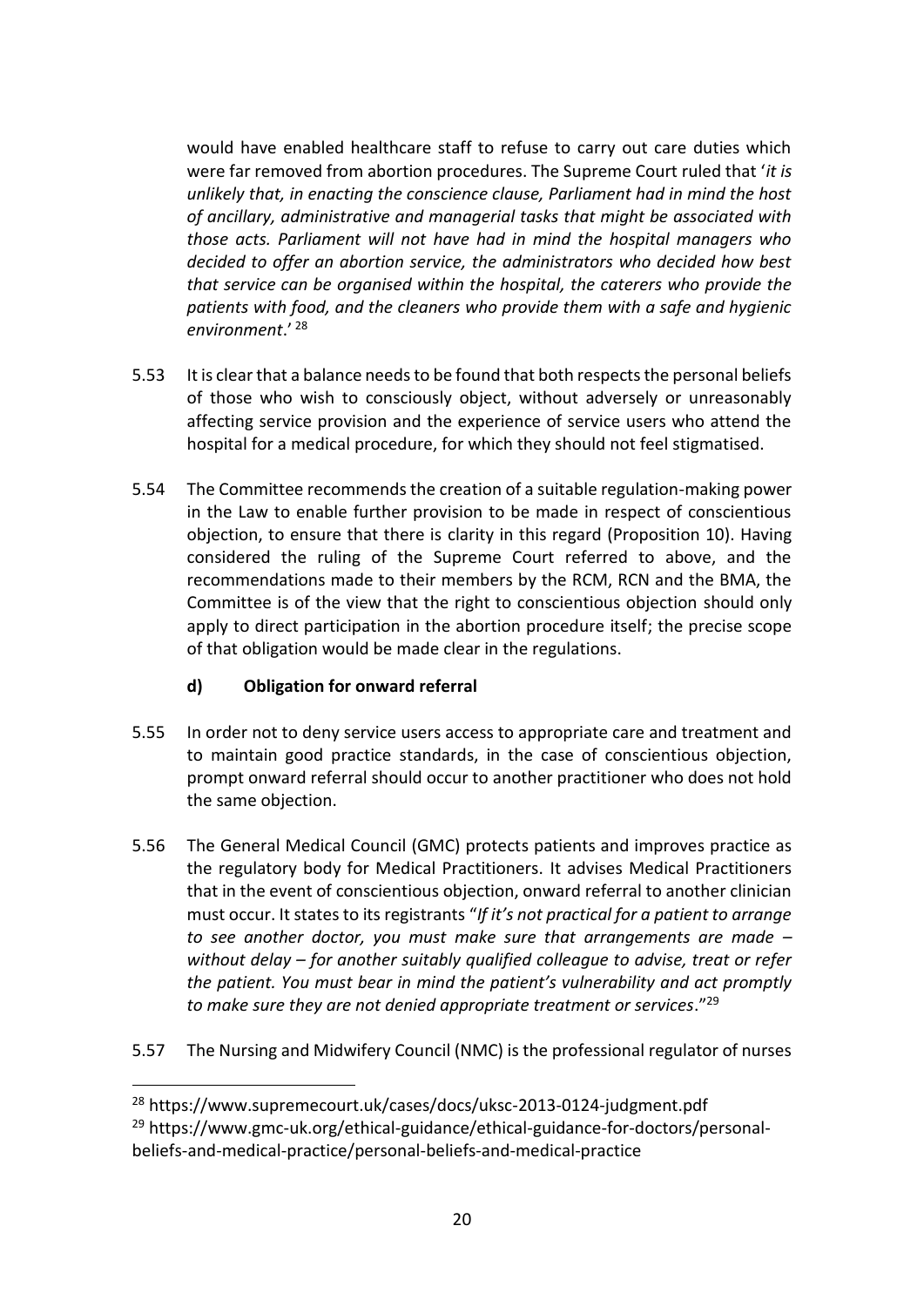and midwives and works to ensure that these professionals have the knowledge and skills to deliver consistent, quality care that ensures the safety of service users. The NMC cites the Supreme Court judgement, referenced in paragraph 5.52 above, to guide its registrants on the matter of conscientious objection. The NMC Code, to which members must adhere to maintain their registration, states that those who choose to exercise their right to opt out of providing care must '*arrange for a suitably qualified colleague to take over responsibility for that person's care.'<sup>30</sup>*

- 5.58 To strengthen this position, the Republic of Ireland and Isle of Man Acts oblige those clinicians who hold a personal objection to providing abortion care to refer patients to another clinician to administer their care.
- 5.59 The Committee therefore recommends that in order to provide seamless access to care and to mitigate against any delays in it being provided, the Law should oblige those who refuse care to refer their patient to another clinician without such an objection (Proposition 8).

## **e) Future-proofing the Law**

- 5.60 Currently, notification of abortions must be made solely to the Medical Officer of Health (MOH) within 21 days of a procedure. The States agreed to disband the statutory office of MOH in December 2017 $31$  as it is agreed that the functions that are attached to it are now best served between relevant subject experts, namely the Office of Environmental Health & Pollution Regulation, the Director of Public Health and the Medical Director.
- 5.61 While competing priorities have meant that a full review of legislation that currently administers the functions of the MOH has not yet been completed, in order to avoid duplication of effort at a later time, the Committee wishes to amend the abortion notification process now so that notification of such procedures is made to the Director of Public Health (Proposition 11).

#### **6 Outcomes**

 $\overline{a}$ 

6.1 The abortion rate for Guernsey and Alderney is lower than in England and Wales. Should it be the case that the lower rate is, in part, due to the current legal restrictions, it is acknowledged that the recommended changes to the Law may result in an increase in the number of abortions that take place.

<sup>30</sup> https://www.nmc.org.uk/globalassets/sitedocuments/nmc-publications/nmccode.pdf

<sup>31</sup> Committee *for* Health & Social Care – 'A Partnership of Purpose: Transforming Health and Care' - [Billet d'État XXIV of 2017](https://gov.gg/article/162629/A-Partnership-of-Purpose-Transforming-Health-and-Care)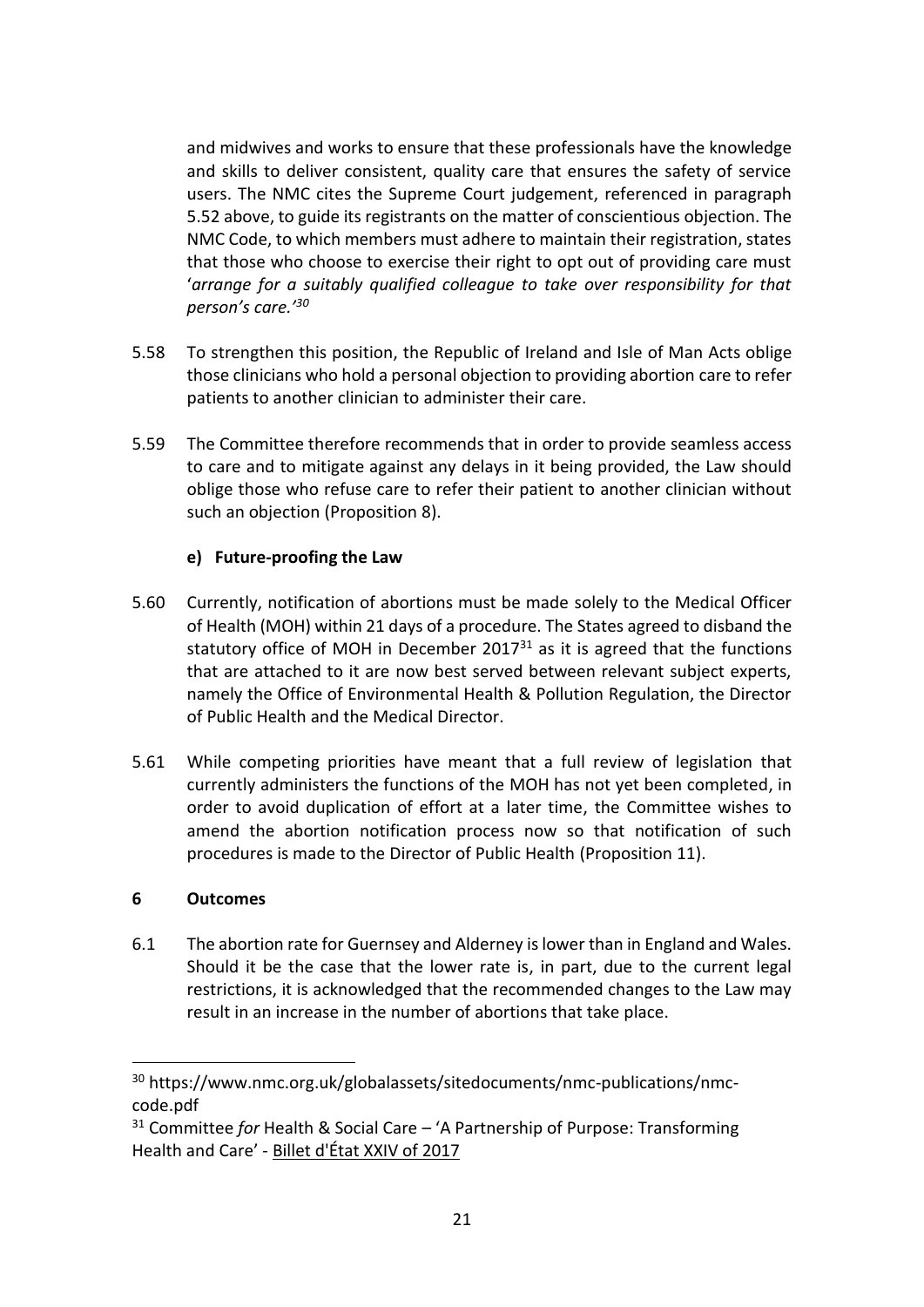- 6.2 Doctors agree that procedures should ideally occur as early as possible and the very large majority do. 91% of abortions in England and Wales in 2018 were carried out before 12 weeks gestation.
- 6.3 In England and Wales, across all abortion categories in 2018:
	- 80% of procedures were performed before the tenth week of pregnancy;
	- 11% took place between 10-12 weeks of gestation;
	- 7% occurred between 13-19 weeks; and
	- fewer than 2% occurred beyond the twentieth week of pregnancy.
- 6.4 Similarly, in Guernsey, most procedures are performed under 10 weeks of gestation as set out in Figure 2 below.

|                   | 2009 | 2010 | 2011 | 2012 | 2013 | 2014 | 2015 | 2016 | 2017 | 2018 |
|-------------------|------|------|------|------|------|------|------|------|------|------|
| Under 10<br>weeks | 83%  | 79%  | 80%  | 85%  | 83%  | 87%  | 88%  | 75%  | 77%  | 78%  |
| 10 to 12<br>weeks | 15%  | 20%  | 15%  | 12%  | 13%  | 11%  | 10%  | 16%  | 19%  | 19%  |
| 13 weeks $+$      | 2%   | 1%   | 5%   | 4%   | 4%   | 2%   | 2%   | 10%  | 4%   | 4%   |

**Figure 2: Guernsey abortions by gestation period, 2009-18**<sup>32</sup>

- 6.5 It is difficult to predict at what stage any additional procedures may occur, because it is dependent on which barrier or circumstance prevented access to abortion care in the first place. It is reasonable to assume that an increase in the gestational threshold in which abortions can be performed under section (3)(1)(d) of the Law may result in a small number of abortions being performed at a later gestation, as is the case in England and Wales where 6.3% of procedures are undertaken in this category between 13-19 weeks and 1.2% beyond the twentieth week of pregnancy.
- 6.6 However, the removal of financial barriers or the requirement to attend the Princess Elizabeth Hospital, which for some women poses a risk to anonymity, may show an increase in the total number of early abortions or a proportion of procedures that are currently performed between 10-12 weeks being performed at an earlier stage.
- 6.7 It also cannot be known how many women might decide to continue with a pregnancy if they had longer to consider their choice.

1

<sup>&</sup>lt;sup>32</sup> Public Health Intelligence Unit, States of Guernsey. Guernsey Abortion Statistics Summary 2017-18. 2020.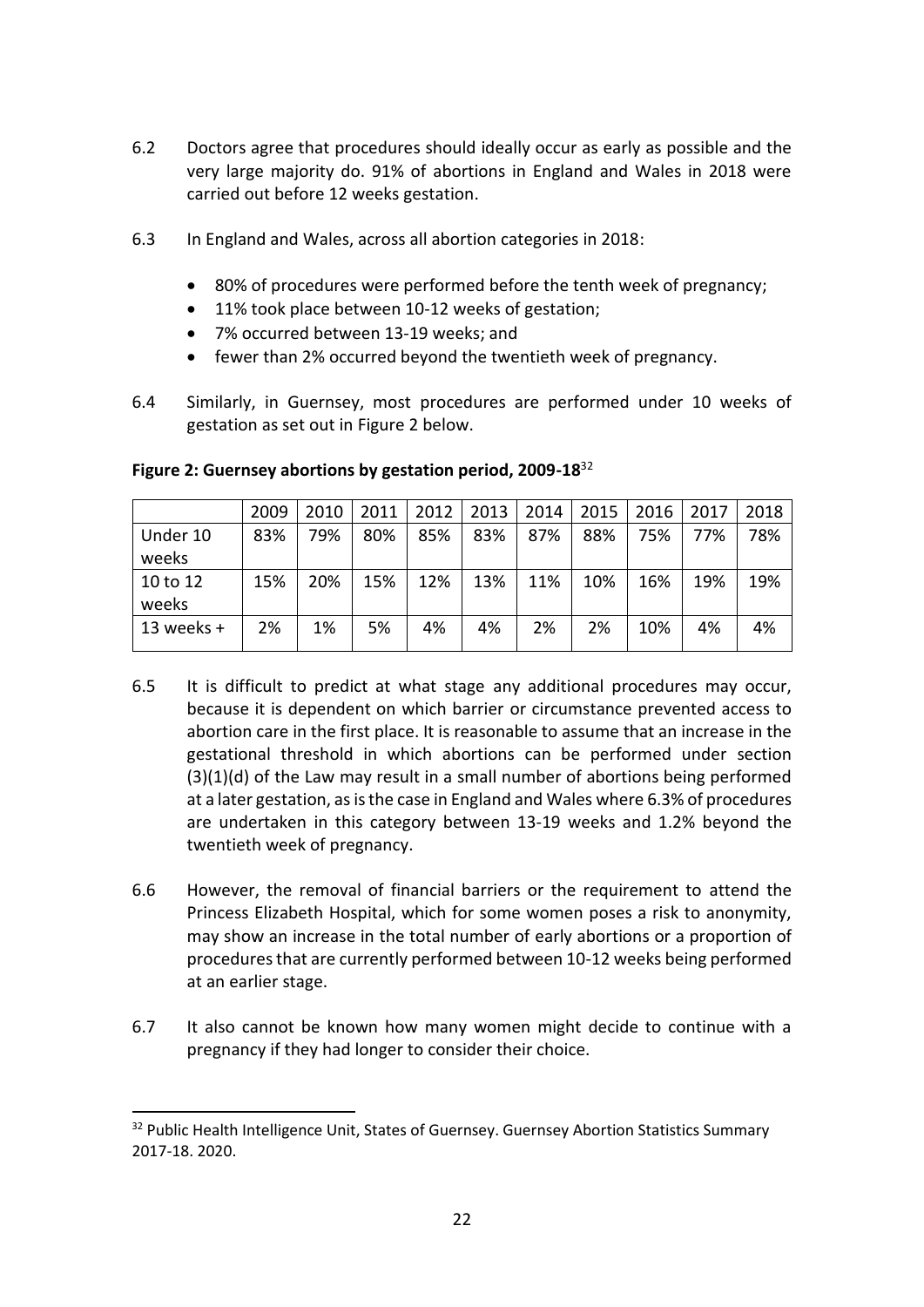## **7 Resource Implications**

- 7.1 It is very difficult to forecast, with any degree of accuracy, the financial impact of the proposed legislative changes recommended in this Policy Letter. This is because the cost of any increase in the total number of procedures may be offset by removing the requirement for all abortions to occur at the Princess Elizabeth Hospital. The medication for early medical abortions is suitable for home administration prior to 10 weeks gestation, a stage at which the majority of abortions in Guernsey currently occur. Data from England and Wales suggests that this will not change as a result of the legislative changes recommended in this Policy Letter. Allowing women, if they wish, to return home following the administration of their medication is likely to have the effect of reducing the clinical workload of nursing staff and the number of hospital admissions.
- 7.2 This may, however, be counter-balanced by the requirement to fund any additional procedures at a later gestational age for abortions performed under section (3)(1)(d) that would take place off Island.
- 7.3 Further savings will also be realised by the Committee *for* Employment & Social Security, in terms of a reduced number of Health Benefit grants provided to subsidise GP appointments in Primary Care, if the requirement to consult with two Medical Practitioners is removed.
- 7.4 The Committee anticipates that it will not require additional resources or an increase in revenue funding as a result of the recommended changes to the Law.

#### **8 Consultation and Engagement**

- 8.1 The Committee has consulted with local clinicians across a wide range of professions, employed by Health & Social Care, Primary Care and the Medical Specialist Group, who engage with current and potential service users as part of their professional scope of practice.
- 8.2 Further consultation has taken place with those clinicians directly involved in abortion procedures to inform the development of the Policy Letter. All of the recommendations for change made by the Committee have the support, by a large majority, of local clinicians.
- 8.3 The Committee has also conducted engagement with members of the public, via small group consultation. Those who participated were generally surprised at the differences between the laws in Guernsey and England and the tiered system that they create in terms of access to care. It was felt that implementing the recommendations to modernise the Law is both important and worthwhile.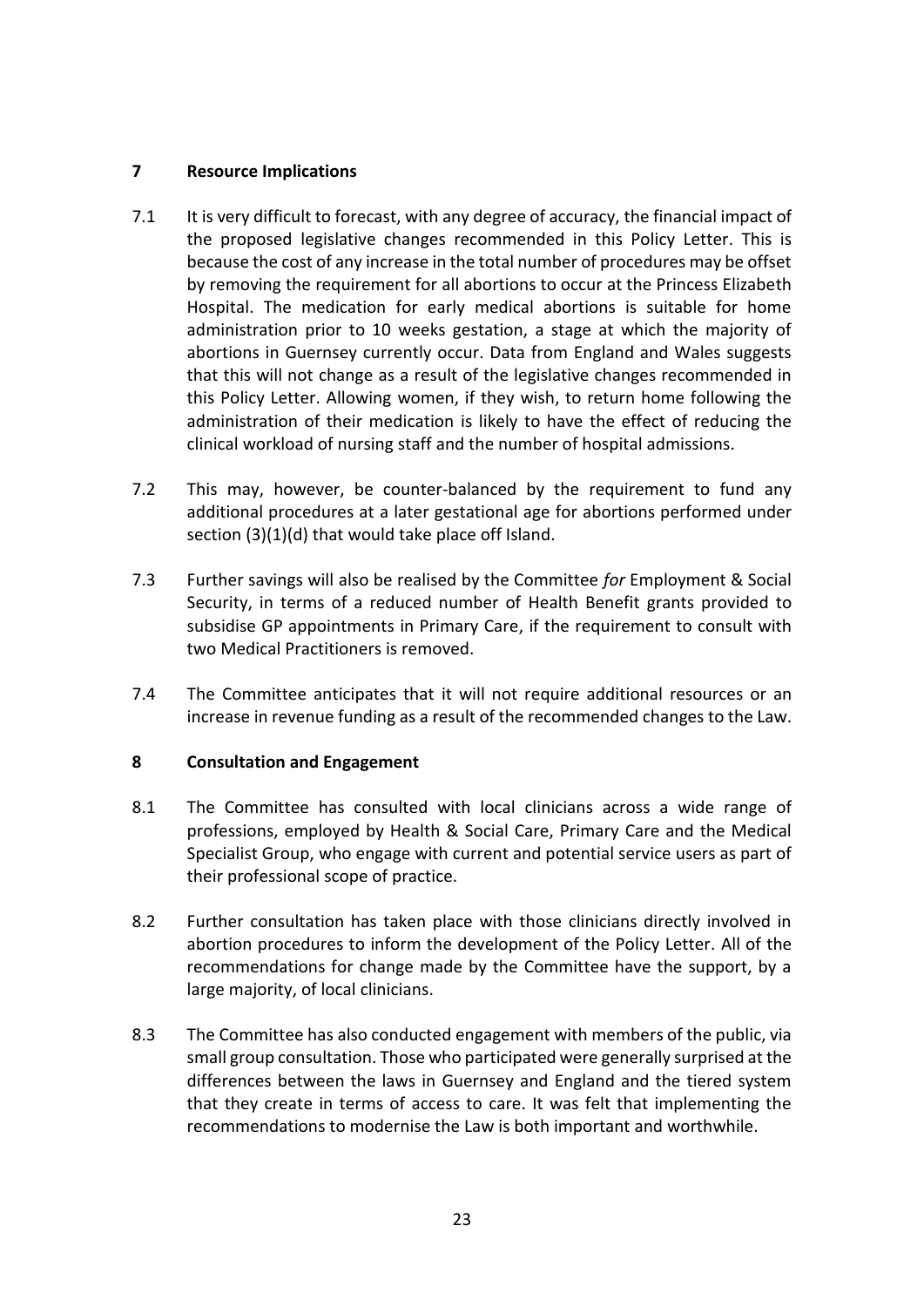8.4 A public engagement event is planned during March 2020 with Professor Dame Lesley Regan, the immediate past President of the Royal College of Obstetricians and Gynaecologists, attending as an expert guest speaker.

#### **9 Alderney and Sark**

9.1 The Law currently extends to Guernsey, Herm and Jethou only. It is the Committee's intention to correspond with the States of Alderney and the Chief Pleas in Sark, in due course, during the drafting of any legislative change, to seek their views regarding the implementation of a Bailiwick-wide abortion law.

#### **10 Conclusion**

- 10.1 The recommendations within this Policy Letter underline the Committee's commitment to providing health and care services that are easily accessed and focused on those who need them.
- 10.2 One of the important principles of the Partnership of Purpose, among others, is to ensure that there is fair access to care across the community and that financial barriers that prohibit Islanders from receiving care are removed.
- 10.3 The Committee acknowledges that effective regulation is required to maintain the safety of services but cannot support legal requirements that are not supported by a scientific evidence base and that force some local clinicians, in certain circumstances, to adapt their practice according to law rather than by their medical expertise.

## **11 Compliance with Rule 4**

- 11.1 Rule 4 of the Rules of Procedure of the States of Deliberation and their Committees sets out the information which must be included in, or appended to, motions laid before the States.
- 11.2 In accordance with Rule 4(1), the Propositions have been submitted to Her Majesty's Procureur for advice on any legal or constitutional implications.
- 11.3 In accordance with Rule 4(4) of the Rules of Procedure of the States of Deliberation and their Committees, it is confirmed that the Committee is unanimously supportive of the value of a debate regarding the proposals being submitted to the States for consideration, but also agrees that it is for Members themselves to vote on each Proposition according to their conscience.
- 11.4 In accordance with Rule 4(5), the Propositions relate to the duties of the Committee *for* Health & Social Care to protect, promote and improve the health and wellbeing of individuals and the community.